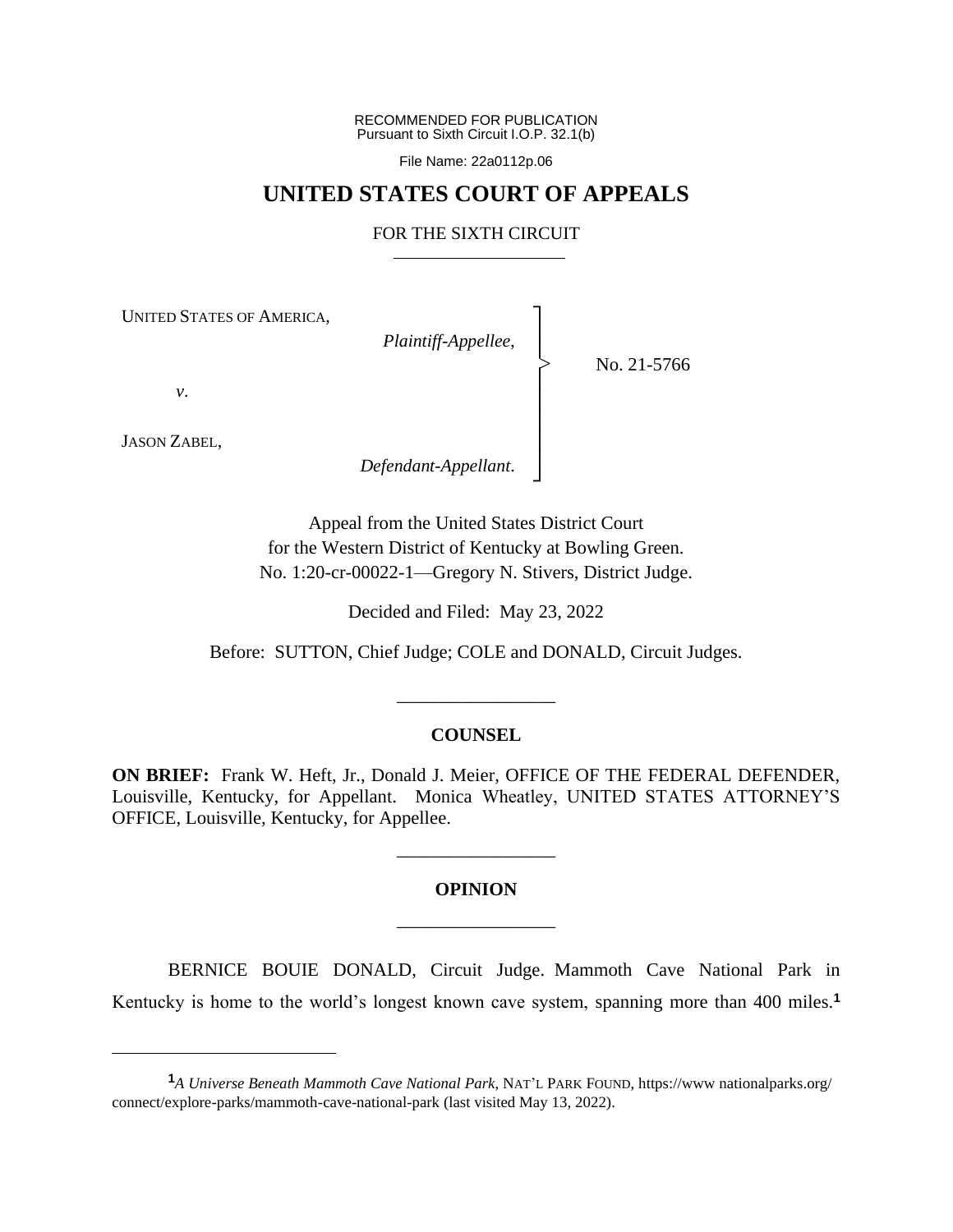It is also where Jason Zabel committed abusive sexual contact against a female National Park Service employee—a crime for which he pled guilty and received a sentence of 18 months' imprisonment, followed by a life term of supervised release. On appeal, Zabel argues that the district court erred in denying his pre-guilty-plea motion to suppress incriminating statements he made to park rangers and that his sentence—both the term of incarceration and lifetime supervision—was procedurally and substantively unreasonable. He also contends that his statutory maximum term of supervised release violates the Eighth Amendment's prohibition against cruel and unusual punishment. For the following reasons, we affirm the district court's judgment and sentence.

# **I.**

On August 4, 2020, United States Park Ranger William Jaynes responded to an incident report at Mammoth Cave. When he arrived at the parking lot, he encountered a "slightly out of breath" female archaeology technician whose job was to monitor a trail restoration project inside the cave. She explained that Jason Zabel, one of the contractors working on the restoration project, had just pinned her against a wall and attempted to kiss her, grabbed her buttocks and breasts, and exposed his penis to her without her consent while she was leaving the cave. Armed with a description of Zabel's appearance and location, Ranger Jaynes and another park ranger who arrived on the scene entered the cave to find him.

The park rangers used an elevator to enter the cave and then walked approximately 25 minutes through its dark, narrow passages until they heard a group of workers speaking. Ranger Jaynes recorded the ensuing encounter from his body camera, which began with the park rangers introducing themselves to the group as law enforcement officers. They then asked: "Is there somebody here named Jason?" When Zabel raised his hand and confirmed his identity, the rangers said: "Come this way and chat with us for a few minutes."

Zabel followed the park rangers around the corner for less than 2 minutes where his coworkers could not hear their conversation. There, Zabel asked if he could use the restroom, and the park rangers replied: "Is there a bathroom around here?" Zabel stated there was a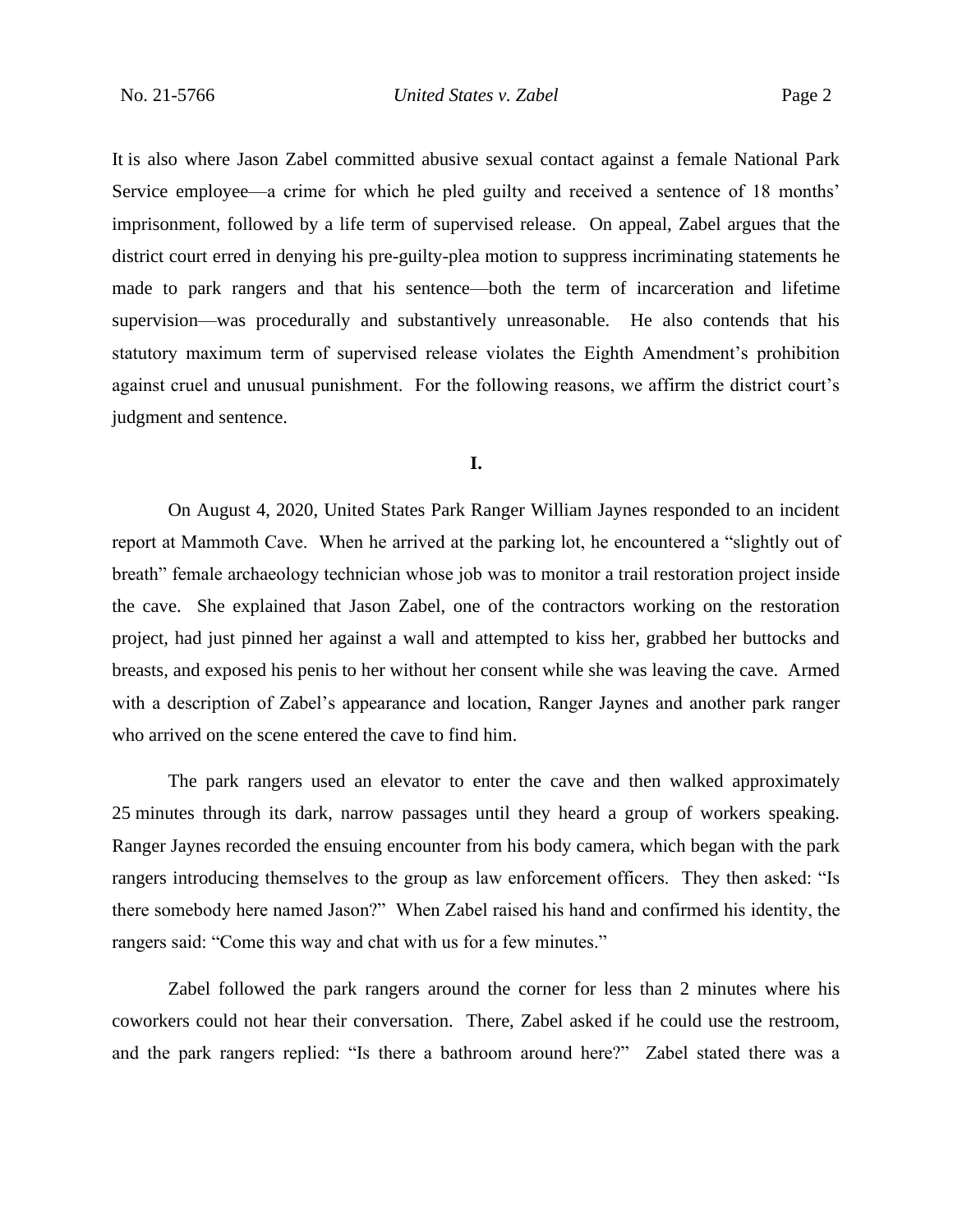restroom near the cave's entrance, but the rangers responded that "we're quite a ways from there" and "you're going to have to hold it for a few minutes."

Before the park rangers told Zabel about the accusations made against him, they explained that he was "not under arrest," that he was "free to go," that he had "no warrants," that he did not have to talk to them, that it was his "option" to do so, and that they would much rather he be quiet than lie to them. As an alternative to using the restroom near the cave's entrance, Zabel requested to walk to a nearby location where there were "a couple of empty buckets" because he was unsure how "much further than that [he'd] be able to make it." The park rangers responded "alright, first," and then proceeded to question Zabel about what happened with the female employee that morning.

Zabel made several incriminating statements during the interview, including that he had grabbed the female employee's butt in the elevator, asked to kiss her, and showed her his penis, during which he "may have been a little" erect or excited. The interview lasted less than 20 minutes, after which the park rangers told Zabel he would need to exit the cave with them. The rangers frisked Zabel for weapons and eventually allowed him to use the restroom, but they did not handcuff him until they reached the cave's surface due to the potentially dangerous nature of the walk out.

Zabel was later indicted for knowingly engaging in sexual contact with another person without that other person's permission, in violation of 18 U.S.C. § 2244(b). Zabel moved to suppress his incriminating statements, arguing that the park rangers improperly solicited those statements during a custodial interrogation without first advising him of his *Miranda*<sup>2</sup> rights. The magistrate judge recommended that the motion be denied in relevant part because Zabel was not "in custody" for purposes of *Miranda* until the park rangers patted him down and told him to exit the cave. The district court adopted the recommendation over Zabel's objections, agreeing that the park rangers were not required to provide Zabel the *Miranda* warnings because, under the totality of the circumstances, he was not in custody during the interview. After failing to

**<sup>2</sup>**A suspect's "*Miranda* rights" are: "the right to remain silent, that anything he says can be used against him in a court of law, that he has the right to the presence of an attorney, and that if he cannot afford an attorney one will be appointed for him prior to any questioning if he so desires." *Miranda v. Arizona*, 384 U.S. 436, 479 (1966).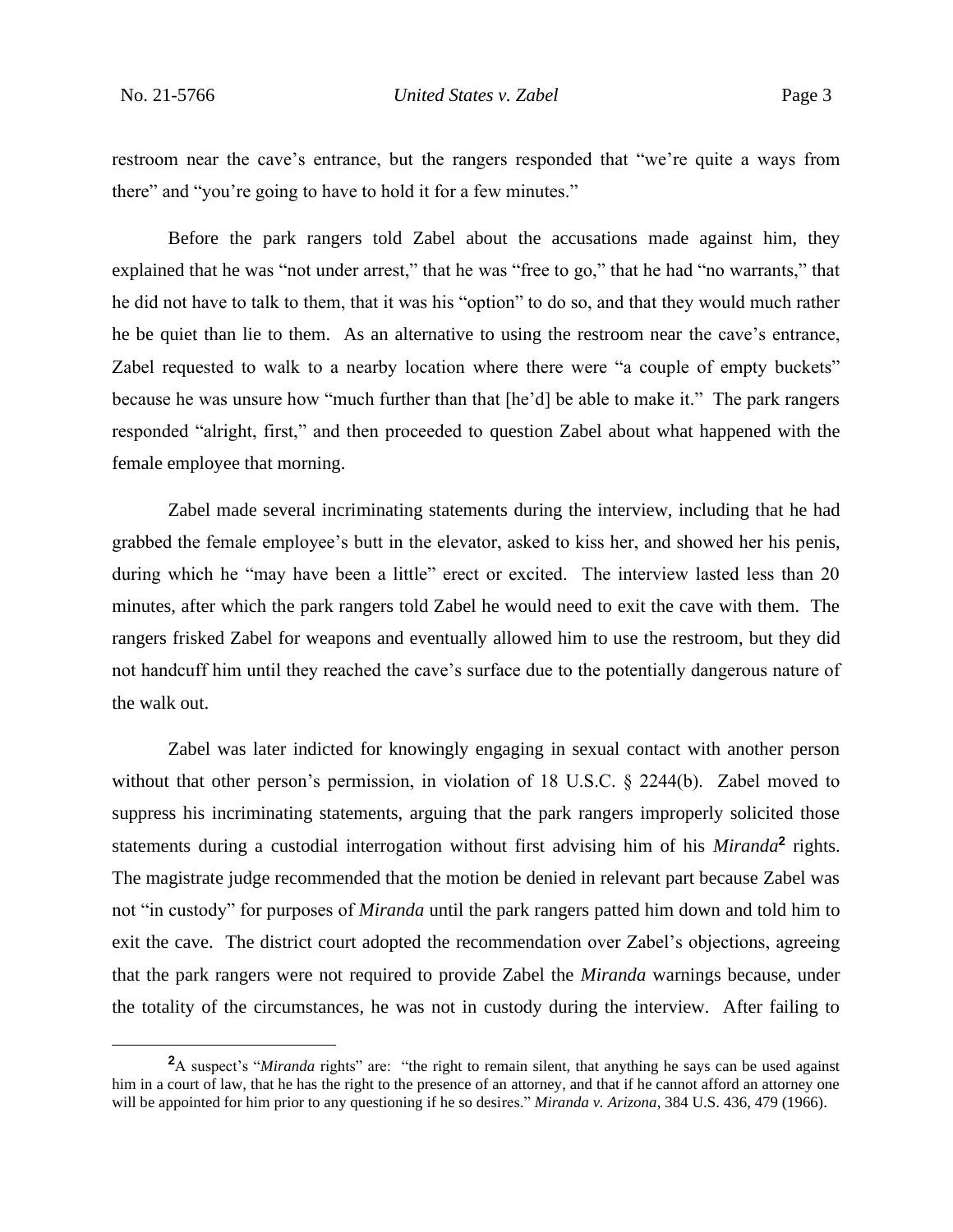suppress his incriminating statements, Zabel pled guilty, without a plea agreement, to the single charge in the indictment, and admitted that he "intentionally grabbed the victim's buttocks and clothing with an intent to gratify his own sexual desire, all without the victim's consent."

On June 9, 2021, the probation office circulated a Presentence Investigation Report ("PSR") describing the offense conduct above based on Zabel's admissions and what the victim told Ranger Jaynes in the Mammoth Cave parking lot. On July 6, 2021, more than two weeks before Zabel's sentencing date, the probation office circulated a revised PSR that contained "more detailed information regarding the victim's account of the offense" than was included in the initial report, indictment, or factual basis presented at the guilty-plea hearing. Zabel's counsel indicated that he discussed these "previously unknown allegations" from the revised PSR with Zabel sometime on or before July 14, 2021, and that Zabel denied some of those allegations.

Based on the revised PSR, the government's July 12, 2021 sentencing memorandum sought an upward variance and an upward departure under U.S.S.G. § 5K2.8 for Extreme Conduct because Zabel's behavior was more egregious than what constitutes a typical abusive sexual contact. One day before the sentencing hearing, the government also sought to resolve the parties' remaining factual disputes by filing under seal Ranger Jaynes' written incident report and the victim's videotaped interview from August 5, 2020. The government simultaneously provided copies of these exhibits to Zabel's counsel, but technical issues prevented him from reviewing the victim's recorded statement before the hearing.

As the district court noted at the July 22, 2021 sentencing hearing, the victim's recorded statement did not contradict anything in the indictment or the factual basis for the guilty plea, but it certainly "paint[ed] a much more serious picture" of what happened in the cave. In it, the victim described in detail that as she was attempting to leave the cave, Zabel (who she had only seen in passing a few times) followed her, grabbed her arm, and made suggestive comments towards her, including that he wanted to see her in a bikini. When the victim made it halfway out of the cave, Zabel asked to touch her buttocks, asked where she lived, and said he wanted to wake up next to her in the morning.Zabel then ran ahead of the victim, and his persistent advances quickly turned physical. And before the victim could surface from the cave, Zabel had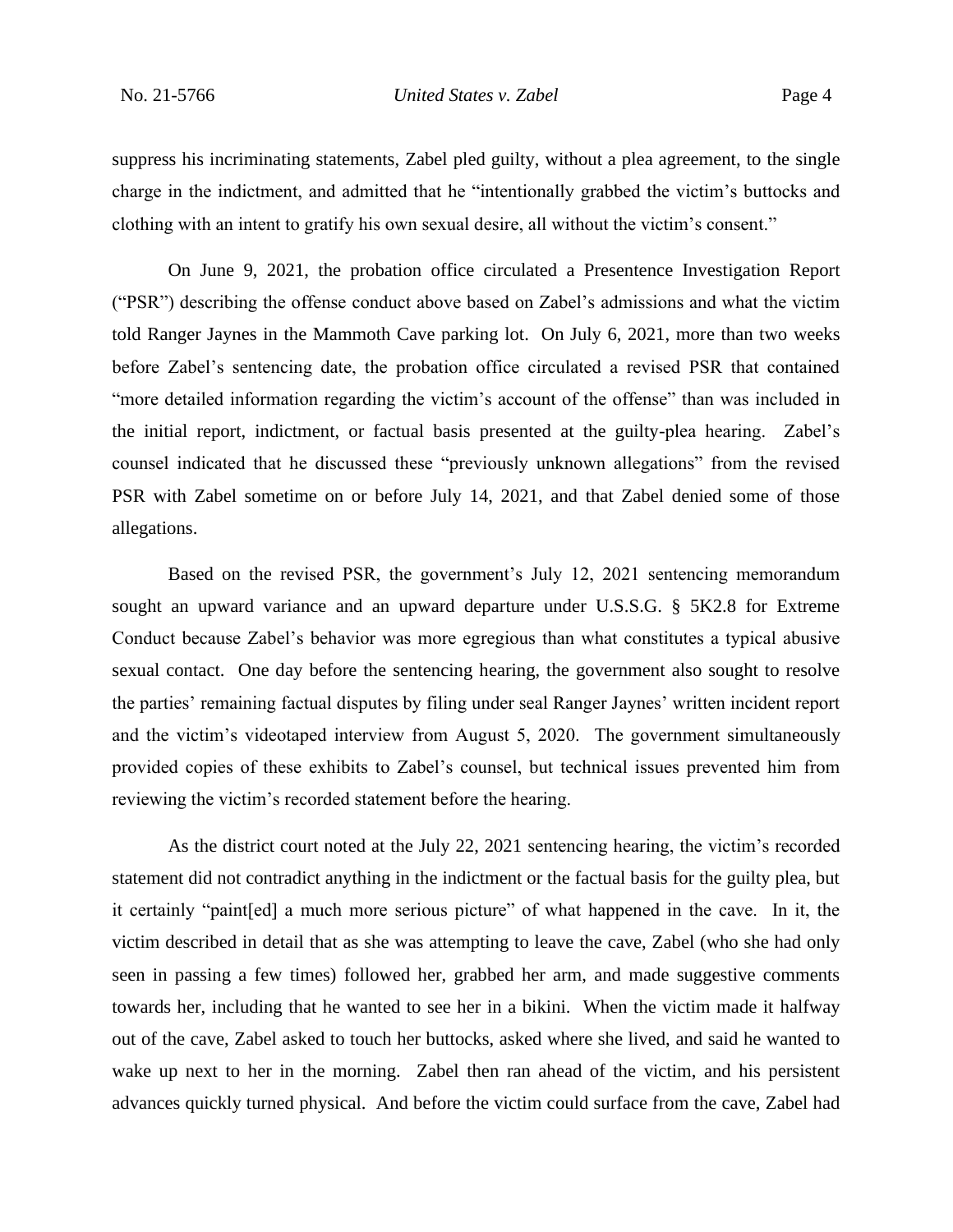cornered her against a wall, attempted to kiss her, placed his arm around her, grabbed her buttocks, breasts, and pubic area over her clothes, asked for oral sex, exposed his penis, and masturbated in front of her, all while making repeated sexual comments. She said she felt trapped in the cave and that Zabel's advances were "very unwanted." Ranger Jaynes included a summary of these statements in his written report.

Before proceeding with sentencing, the district court recessed for over an hour so that Zabel and his counsel could review the victim's video-recorded statements. The district court also provided Zabel an opportunity to testify if he disagreed with anything the victim said, but Zabel declined to do so. As a result, the district court relied on the victim's statements and sentenced Zabel to 18 months' imprisonment due to his background, the severity of his crime and its impact on the victim, the need to punish him for the offense, and the need to deter others from engaging in similar conduct. The criminal judgment reflects that this sentence was both an upwards departure under U.S.S.G. § 5K2.8 and an upwards variance.**<sup>3</sup>** The district court also imposed a life term of supervised release following Zabel's release from custody.

On appeal, Zabel now challenges: (1) the district court's denial of his pre-guilty-plea motion to suppress; (2) the procedural and substantive reasonableness of both his custodial sentence and term of supervised release; and (3) whether his lifetime supervision violates the Eighth Amendment's prohibition against cruel and unusual punishment. We address each of these arguments in turn.

## **II.**

# **A. Motion to Suppress**

Zabel appeals the district court's denial of his motion to suppress incriminating statements he made to park rangers while in Mammoth Cave, claiming he was in custody during

**<sup>3</sup>**A guidelines "departure" refers to "a sentence outside the advisory range or an assignment of a [different] criminal history category" that "results from the district court's application of a particular Guidelines provision, such as [§ 5K2.8]." *United States v. Grams*, 566 F.3d 683, 686-87 (6th Cir. 2009). A "variance" refers to "a sentence outside of the advisory Guidelines range based upon the district court's weighing of one or more of the sentencing factors of § 3553(a)." *Id.* Although these are distinct concepts, "the same facts and analyses can, at times, be used to justify both a Guidelines departure and a variance[.]" *Id.*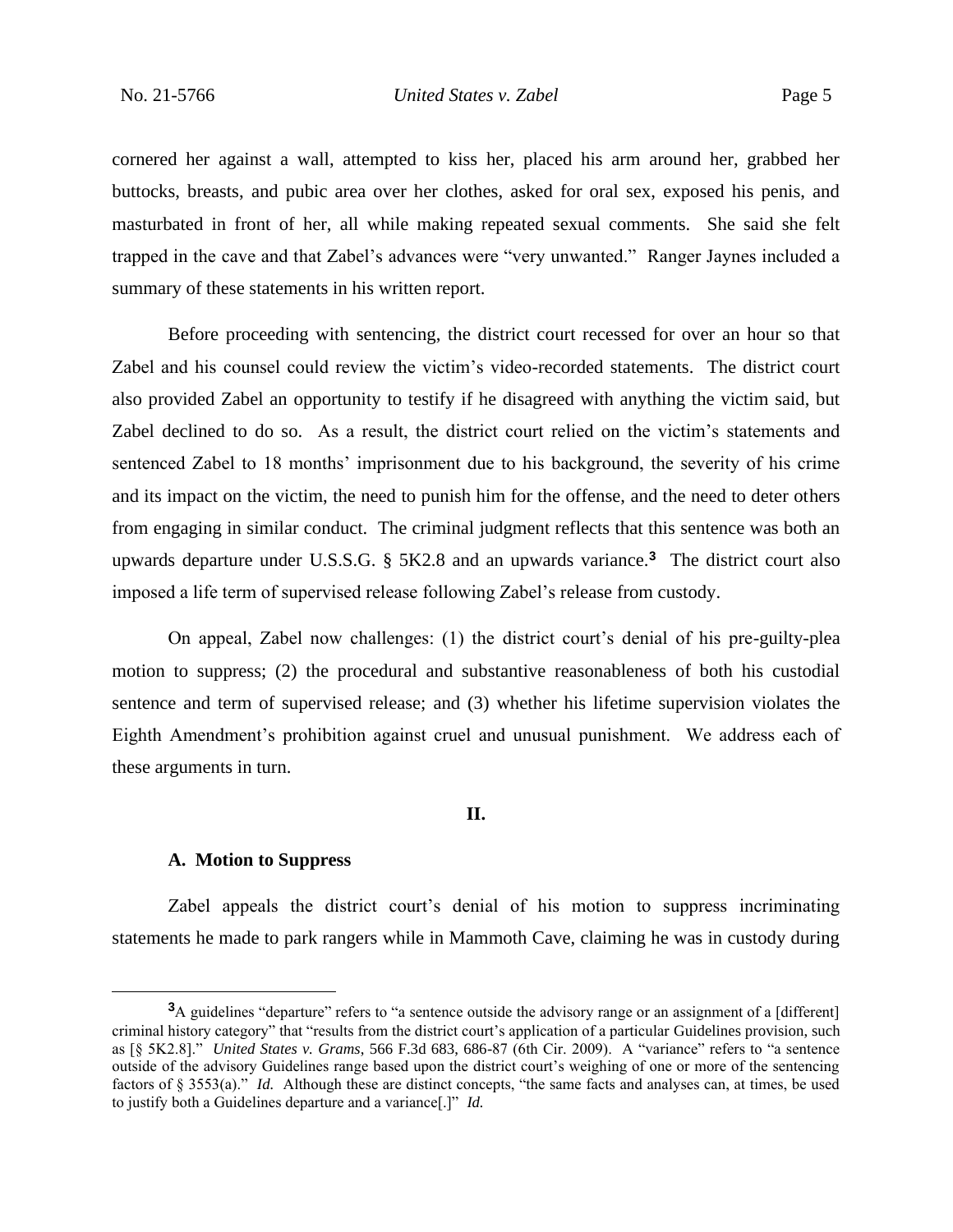their interview and was not informed of his *Miranda* rights. As a preliminary matter, "[i]t is elemental that a guilty pleading defendant may not appeal an adverse pre-plea suppression of evidence motion unless he has preserved the right to do so by entering a conditional plea of guilty in compliance with [Federal Rule of Criminal Procedure] 11(a)(2)." *United States v. Herrera*, 265 F.3d 349, 352 (6th Cir. 2001). We have strictly construed Rule 11(a)(2)'s requirement "that a conditional guilty plea must be in a writing that reserves the right to appeal an earlier advance ruling on a pretrial motion and the writing must bear the government's consent." *Id.* The problem for Zabel is that he did not have a plea agreement in this case, and there is no evidence in the record of any writing preserving his right to appeal the district court's suppression ruling. Instead, there is only the oral discussion that took place between one of his attorneys, Ms. Beyl, and the district court during the plea hearing:

MS. BEYL: Judge, just one thing. I know that this is an open plea, so he reserves his right to appeal. Mr. Meier did make note that there was a suppression issue that was decided, and Mr. Zabel lost, and that as part of his appellate rights, it would encompass that suppression issue.

THE COURT: All right.

MS. BEYL: So I just wanted to make sure that was clear for the record.

THE COURT: All right. Thank you. Well, you do understand, Mr. Zabel, that you have a right to appeal -- you will have the right to appeal that suppression ruling notwithstanding your plea of guilty?

THE DEFENDANT: Yes, sir.

THE COURT: All right. Thank you, Ms. Beyl, for making sure we got that on the record.

To be clear, this colloquy did not preserve Zabel's appellate rights because "neither [Zabel's] belief nor the district court's misstatement of the law are enough to trump the plain language of Rule 11" requiring a *writing*. *Herrera*, 265 F.3d at 352. Without such a writing, Zabel waived his right to appeal the district court's denial of his pre-plea motion to suppress. *Id.* Unlike in *Herrera*, however, the government has expressly declined to assert Zabel's waiver as an affirmative defense in this case. And given that we are not required to enforce non-jurisdictional appellate waivers sua sponte, we have decided to consider Zabel's suppression challenge on the merits. *See Jones v. United States*, 689 F.3d 621, 624 n.1 (6th Cir. 2012).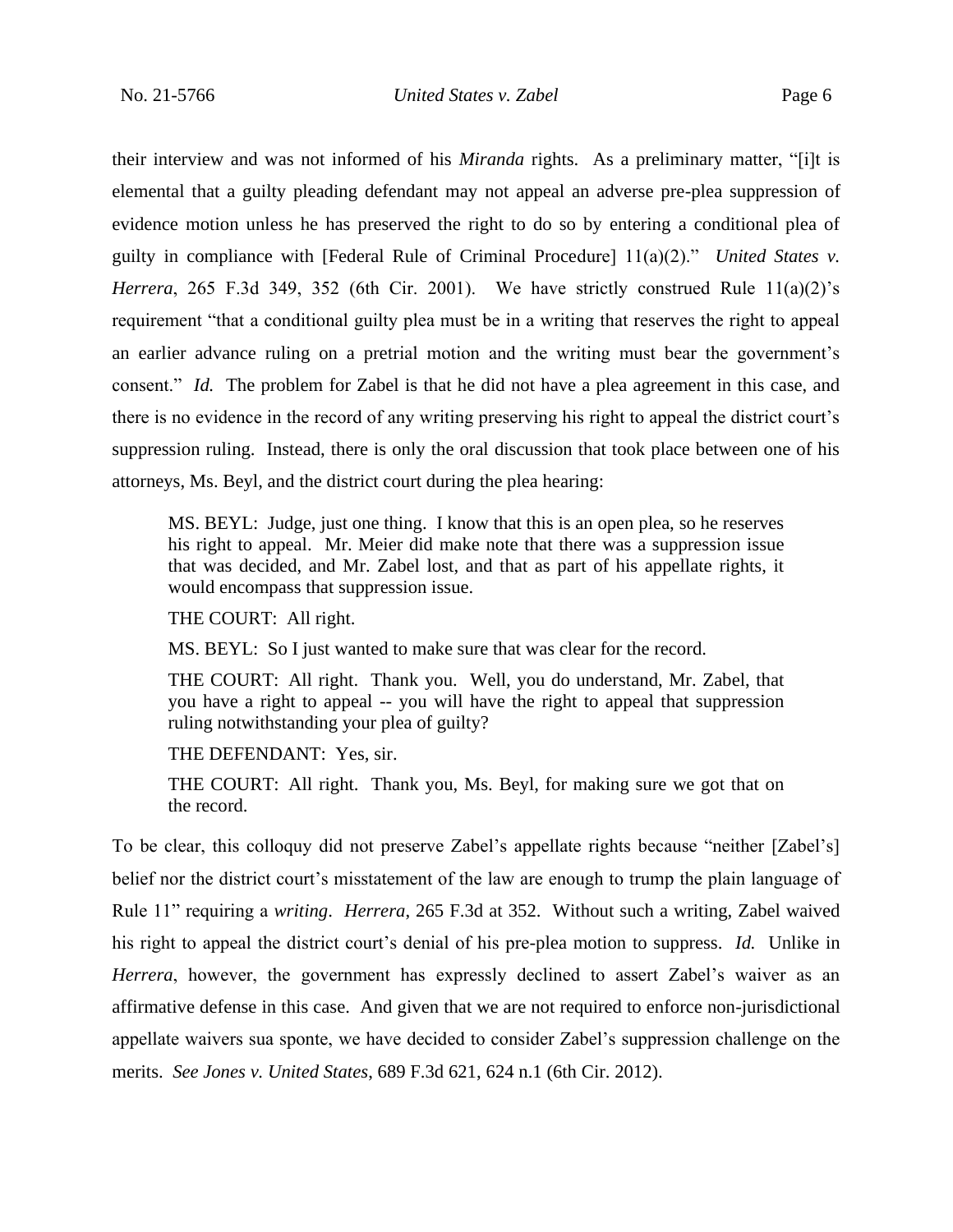Where, as here, the district court denies a defendant's motion to suppress, we review the court's findings of fact (viewed in the light most favorable to the government) for clear error and its conclusions of law de novo. *United States v. Young*, 847 F.3d 328, 342 (6th Cir. 2017) (citations omitted). Whether Zabel was "in custody" during the park rangers' interview is a mixed question of law and fact that we review de novo. *United States v. Levenderis*, 806 F.3d 390, 399 (6th Cir. 2015) (citation omitted).

The Fifth Amendment requires law enforcement officers to advise a person of their socalled *Miranda* rights, including the right to remain silent, before interrogating them while they are "in custody." *See United States v. Panak*, 552 F.3d 462, 465 (6th Cir. 2009); *Miranda*, 384 U.S. at 444-45. Because there is no dispute that park rangers questioned Zabel without advising him of his *Miranda* rights, the only issue is whether Zabel was "in custody" when he made incriminating statements. In determining whether someone is "in custody" for purposes of *Miranda*, courts focus on "the objective circumstances of the interrogation" and "how a reasonable person in the position of the individual being questioned would gauge the breadth of his or her freedom of action." *Panak*, 552 F.3d at 465 (citation omitted). "The ultimate inquiry is whether, under the totality of the circumstances, the interviewee's freedom of movement was restrained to a degree associated with formal arrest." *United States v. Luck*, 852 F.3d 615, 621 (6th Cir. 2017) (citing *Panak*, 552 F.3d at 465). We have identified four, non-exhaustive factors to help guide this inquiry: "(1) the location of the interview; (2) the length and manner of the questioning; (3) whether there was any restraint on the individual's freedom of movement; and (4) whether the individual was told that he or she did not need to answer the questions." *United States v. Hinojosa*, 606 F.3d 875, 883 (6th Cir. 2010).

Having reviewed the body camera footage of the encounter, we agree with the district court that the circumstances surrounding Zabel's interview would not lead a reasonable person to believe that he was in custody until the park rangers frisked him and informed him that he would be placed under arrest. To start, the location of the interview was inside Mammoth Cave— Zabel's place of employment for the prior 6-7 months. Zabel was also familiar with the exact location of the interview, as it was only a short walk from where he was speaking with his coworkers, and he knew about a couple of buckets that were nearby. We have noted that "police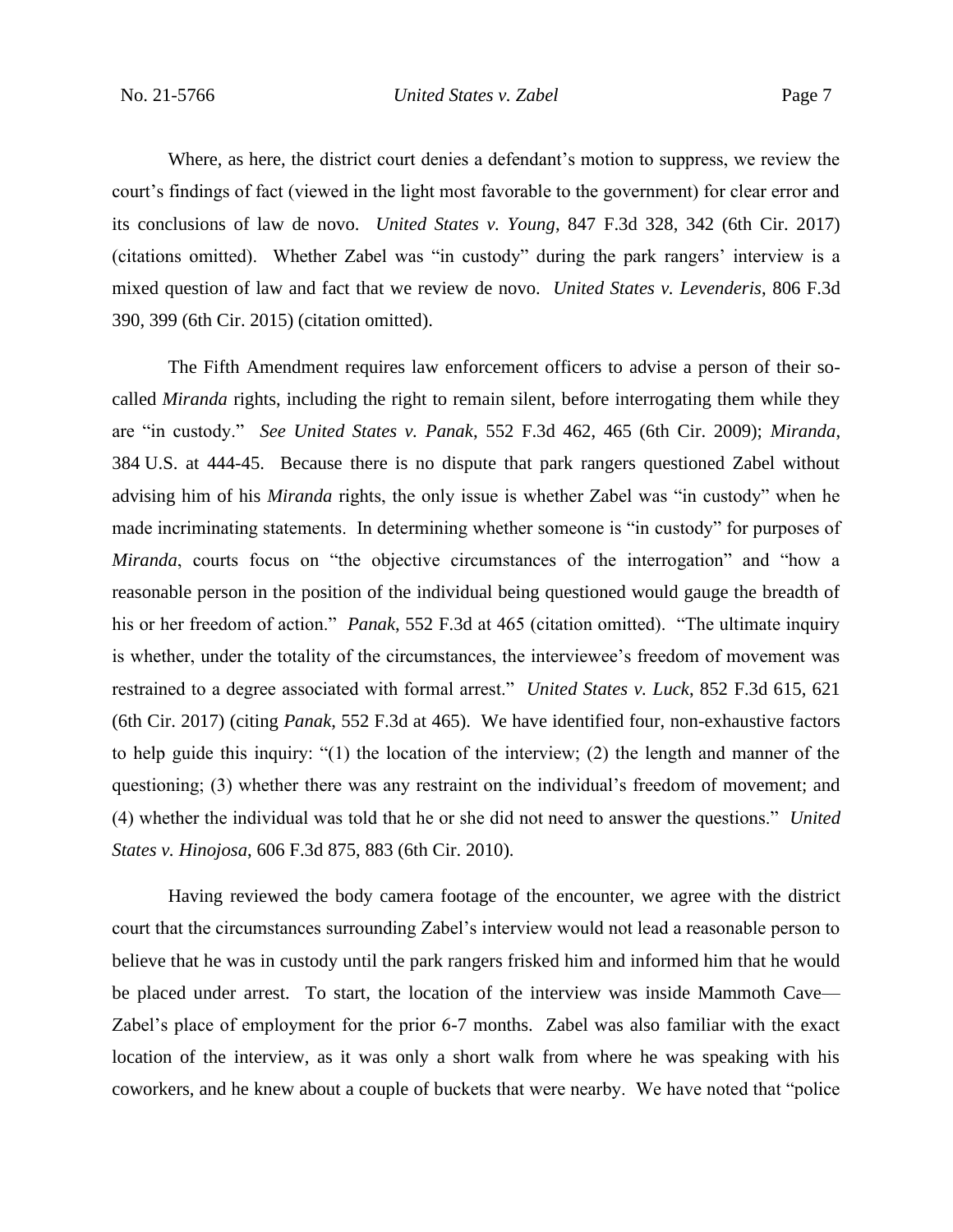questioning taking place in the suspect's . . . place of work is likely to be less intimidating than questioning taking place at the police station," *United States v. Protsman*, 74 F. App'x 529, 533 n.6 (6th Cir. 2003), where the goal is to "isolat[e] the suspect in unfamiliar surroundings 'for no purpose other than to subjugate the individual to the will of his examiner,'" *Beckwith v. United States*, 425 U.S. 341, 346 n.7 (1976) (quoting *Miranda*, 384 U.S. at 457). That the interview took place at Zabel's jobsite weighs against him being "in custody." *See United States v. Crossley*, 224 F.3d 847, 861-62 (6th Cir. 2000); *United States v. Mahan*, 190 F.3d 416, 421-22 (6th Cir. 1999).

The length and manner of the interview also weigh against a finding of custody. For example, the park rangers questioned Zabel for less than 20 minutes, and we have held that suspects questioned for longer lengths of time were not in custody. *See Levenderis*, 806 F.3d 390, 400 (6th Cir. 2015) (suspect not in custody during 30-minute interview and second, shorter interview); *see also Mahan*, 190 F.3d at 420 (suspect not in custody during 90-minute interview). The park rangers may have occasionally interrupted Zabel when he was speaking, but, as the district court noted, their questioning and demeanor was not hostile. At one point during the interview, a group of Zabel's coworkers walked by and the park rangers—at Zabel's request even stopped asking questions until those coworkers were out of earshot. Consistent with the respectful nature of the interview, Zabel also asked if he could shake the park rangers' hands when the questioning was over.

Zabel nonetheless argues that he was in custody during the interview because the park rangers physically restrained his freedom of movement on several occasions. He claims that when the rangers first contacted him and said "come this way and chat with us for a few minutes," they limited his movement by ordering (not requesting) him to follow them to a new location away from his coworkers. While we agree with Zabel about what the rangers said, we also note that they did not place Zabel in handcuffs during the interview and they "at no time made any show of force or brandished a firearm or handcuffs, or any other equipment ordinarily associated with formal arrest or custody" until after he made incriminating statements. *See Mahan*, 190 F.3d at 422. It also appears that the rangers wanted to separate Zabel from his coworkers before asking questions due to the sensitive subject of the interview and to avoid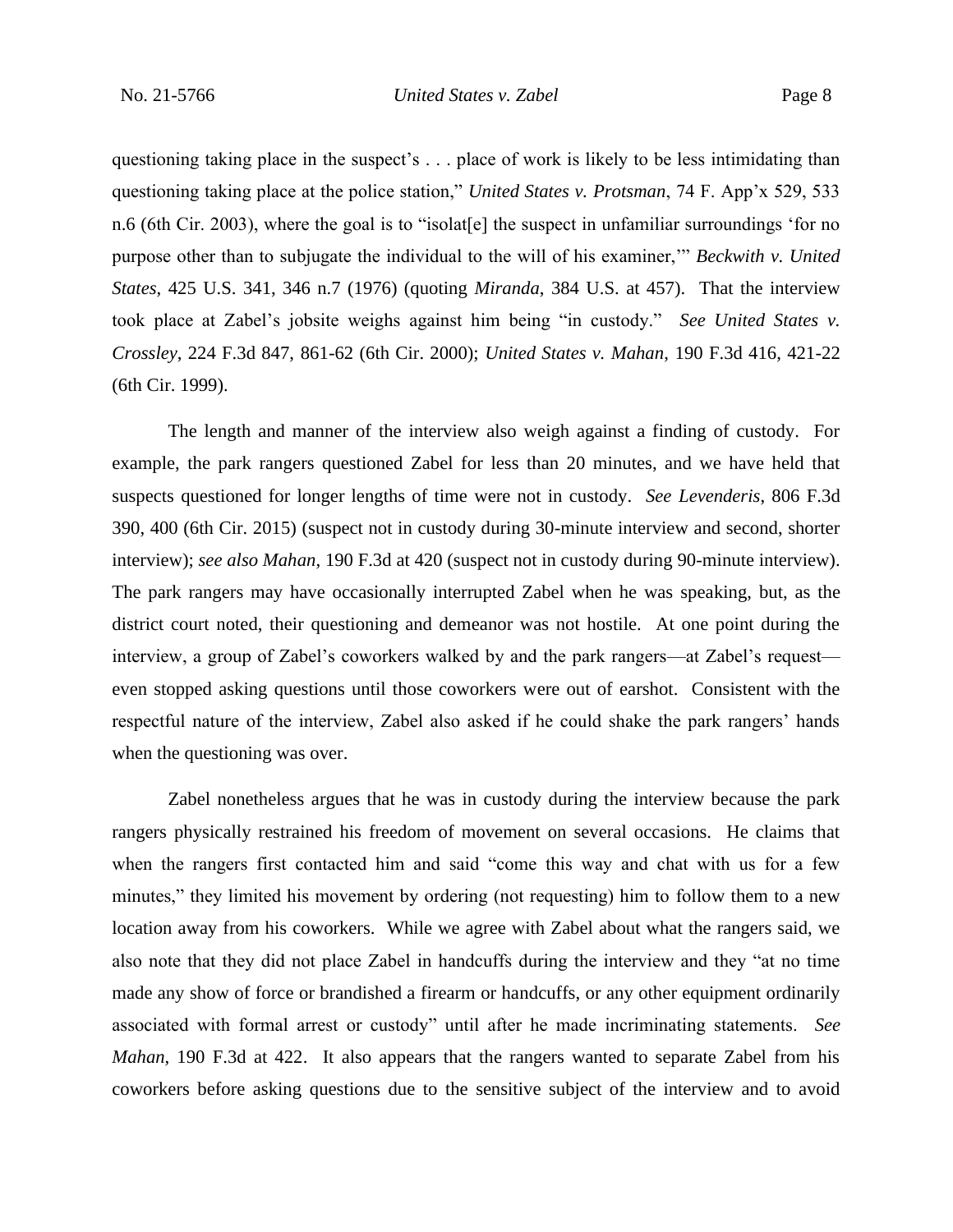letting his coworkers hear about the victim's then-unsubstantiated allegations, not out of a desire to restrain him physically. *See United States v. Salvo*, 133 F.3d 943, 951 (6th Cir. 1998).

The strongest factor in Zabel's favor is that the park rangers did not immediately allow him to use the restroom upon request. It appears that when Zabel first asked to relieve himself, the rangers said "you're going to have to hold it for a few minutes" because the nearest restroom was 25-30 minutes away by the cave's entrance. But distance could not have been the only factor because they also ignored his second request to use the restroom in some nearby buckets. After being twice denied the ability to use the restroom, it is entirely possible that a reasonable person in Zabel's position may have felt temporarily restrained in their freedom of movement.

Although there are factors that both support and undermine the custodial nature of the interview, what undoubtedly tips the scales against Zabel is that the park rangers explicitly told him that he was not under arrest and did not have to talk to them *before* describing the allegations against him. No one factor is dispositive, but "[w]hether investigators inform a suspect that he is free to leave or to refuse to answer questions is the most important consideration in the *Miranda* custody analysis." *United States v. Martinez*, 795 F. App'x 367, 371 (6th Cir. 2019) (citing *Howes v. Fields*, 565 U.S. 499, 515 (2012)). In fact, we have held that when law enforcement officers provide clear assurances that a person is free to leave or terminate questioning, those assurances "likely would . . . guarantee[] the noncustodial nature" of the interview. *See Panak*, 552 F.3d at 468. Thus, even if a reasonable person in Zabel's position may have felt restrained when the park rangers denied his requests to use the restroom, their repeated assurances that he was free to leave and was not required to speak with them negated any notion he was restrained to a degree associated with formal arrest or that the interview was custodial in nature. *See Protsman*, 74 F. App'x at 535.

In sum, the totality of the circumstances indicate that Zabel was not "in custody" for purposes of *Miranda* when he made incriminating statements to park rangers before his formal arrest, and therefore the district court properly denied his motion to suppress.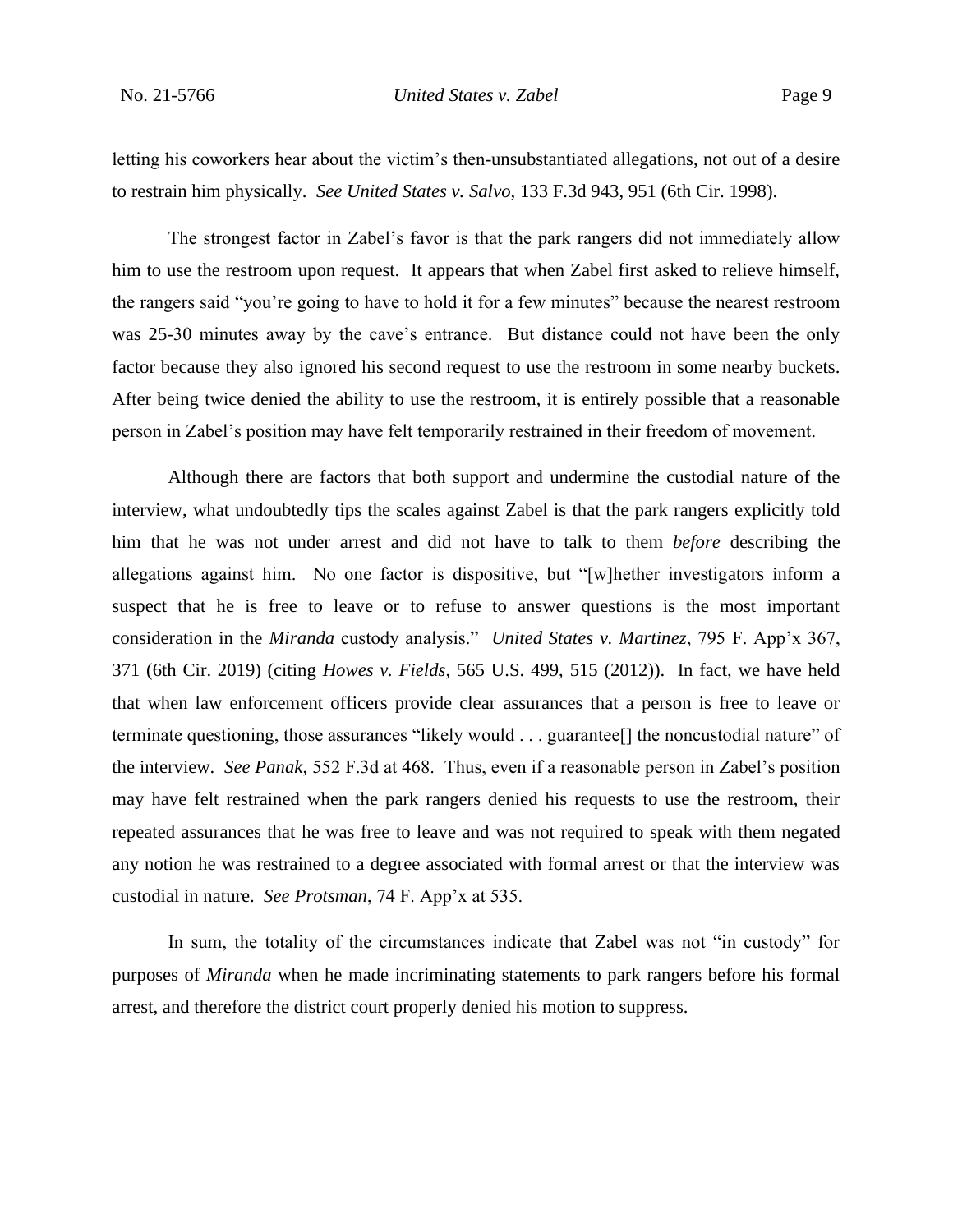#### **B. Reasonableness of Sentence**

Next, we address Zabel's challenges to his 18-month custodial sentence and life term of supervised release. We review a district court's chosen sentence for whether it is procedurally and substantively reasonable. *Young*, 847 F.3d at 370 (citing *Gall v. United States*, 552 U.S. 38, 51 (2007)). A sentence is procedurally reasonable if the district court did not commit any significant procedural errors, such as failing to "properly calculate the guidelines range, treat that range as advisory, consider the sentencing factors in 18 U.S.C. § 3553(a),<sup>4</sup> refrain from considering impermissible factors, select the sentence based on facts that are not clearly erroneous, and adequately explain why it chose the sentence." *United States v. Rayyan*, 885 F.3d 436, 440 (6th Cir. 2018) (citing *Gall*, 552 U.S. at 51). Where, as here, the defendant failed to object after the district court pronounced the sentence and asked for any objections, we review the procedural reasonableness of the sentence only for plain error. *See United States v. Bostic*, 371 F.3d 865, 872-73 (6th Cir. 2004). To demonstrate plain error, the defendant-appellant must "prove: (1) that an error occurred in the district court; (2) that the error was plain, i.e., obvious or clear; (3) that the error affected defendant's substantial rights; and (4) that this adverse impact seriously affected the fairness, integrity, or public reputation of the judicial proceedings." *United* 

- (2) the need for the sentence imposed-
	- (A) to reflect the seriousness of the offense, to promote respect for the law, and to provide just punishment for the offense;
	- (B) to afford adequate deterrence to criminal conduct;
	- (C) to protect the public from further crimes of the defendant; and
	- (D) to provide the defendant with needed educational or vocational training, medical care, or other correctional treatment in the most effective manner;
- (3) the kinds of sentences available;
- (4) the kinds of sentence and the sentencing range established for . . . the applicable category of offense committed by the applicable category of defendant as set forth in the guidelines . . . ;
- (5) any pertinent policy statement . . . issued by the Sentencing Commission . . . ;
- (6) the need to avoid unwarranted sentence disparities among defendants with similar records who have been found guilty of similar conduct; and
- (7) the need to provide restitution to any victims of the offense.

18 U.S.C. § 3553(a).

<sup>&</sup>lt;sup>4</sup>The § 3553(a) factors that district courts should consider when imposing a sentence are:

<sup>(1)</sup> the nature and circumstances of the offense and the history and characteristics of the defendant;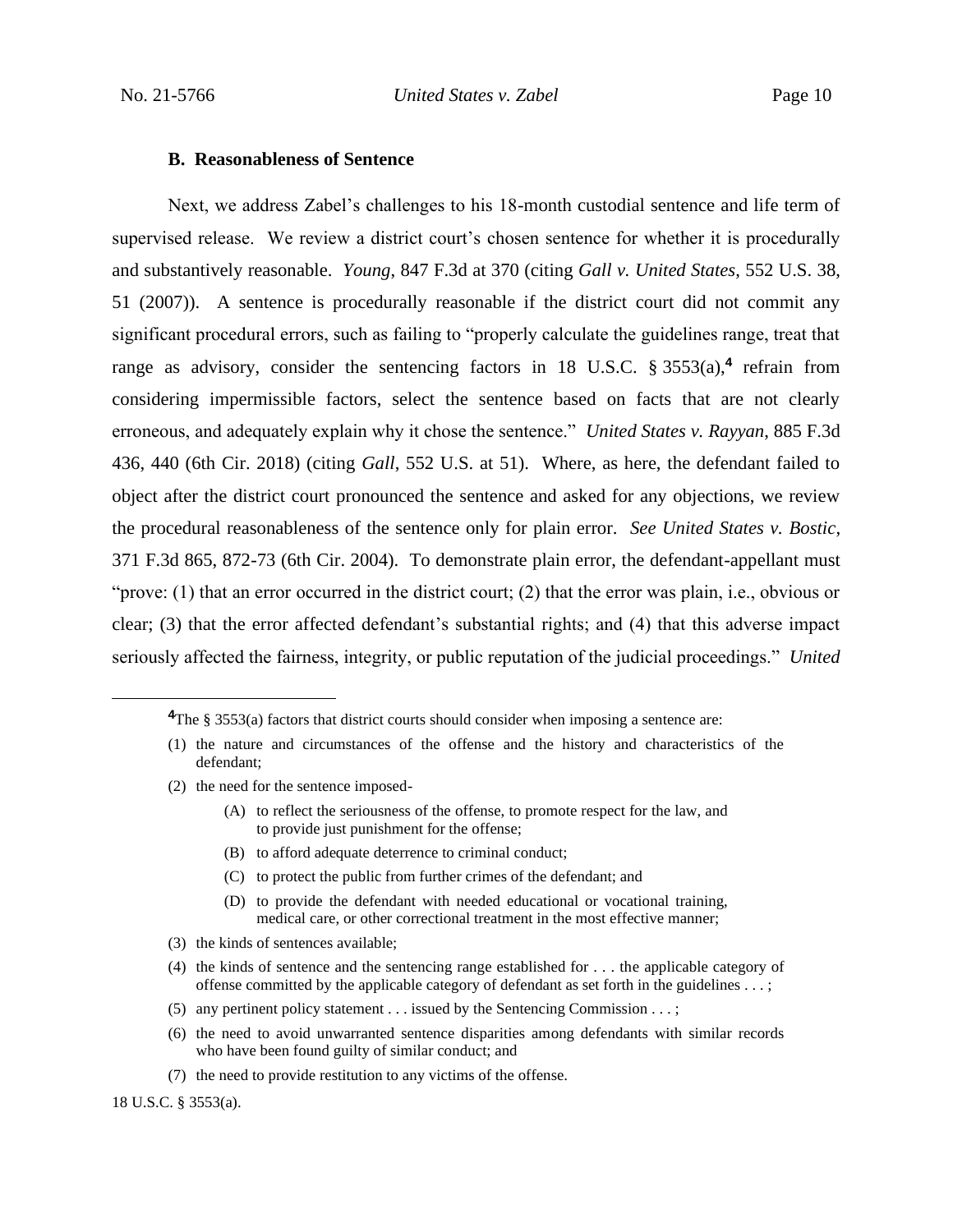*States v. Coppenger*, 775 F.3d 799, 803 (6th Cir. 2015) (citing *United States v. Vonner*, 516 F.3d 382, 386 (6th Cir. 2008) (en banc)).

If we agree that the sentence is procedurally sound, we then consider whether the sentence is substantively reasonable and not "too long (if a defendant appeals) or too short (if the government appeals)." *Rayyan*, 885 F.3d at 442. "For a sentence to be substantively reasonable, 'it must be proportionate to the seriousness of the circumstances of the offense and offender, and sufficient but not greater than necessary, to comply with the purposes of § 3553(a).'" *Young*, 847 F.3d at 371 (quoting *United States v. Vowell*, 516 F.3d 503, 512 (6th Cir. 2008)). We review the substantive reasonableness of a sentence for abuse of discretion, with the ultimate inquiry being whether the district "court placed too much weight on some of the § 3553(a) factors and too little on others in sentencing the individual." *Rayyan*, 885 F.3d at 442. In this context, our review is "highly deferential" because weighing sentencing factors "is a matter of reasoned discretion, not math." *Id.* An abuse of discretion exists only if we are "left with a definite and firm conviction that the district court committed a clear error of judgment." *United States v. Perez-Rodriguez*, 960 F.3d 748, 753 (6th Cir. 2020) (quoting *Coach, Inc. v. Goodfellow*, 717 F.3d 498, 505 (6th Cir. 2013)).

# 1. 18-Month Term of Imprisonment

*Procedural Reasonableness*.Zabel first argues that the district court committed procedural error by not adequately explaining why it imposed an 18-month, above-guidelines sentence, and by not considering any of the § 3553(a) factors except his age, the nature and circumstances of his offense, and the need for punishment. We have "held that although a sentence should reflect the considerations listed in  $\S$  3553(a), 'there is no requirement that the district court engage in a ritualistic incantation of the § 3553(a) factors it considers.'" *United States v. McBride*, 434 F.3d 470, 474 (6th Cir. 2006) (quoting *United States v. Chandler*, 419 F.3d 484, 488 (6th Cir. 2005)). Instead, the district court need only "set forth enough to satisfy the appellate court that [it] has considered the parties' arguments and has a reasoned basis for exercising [its] own legal decisionmaking authority." *Rita v. United States*, 551 U.S. 338, 356 (2007) (citation omitted). And as explained above, we review Zabel's proceduralreasonableness challenges only for plain error.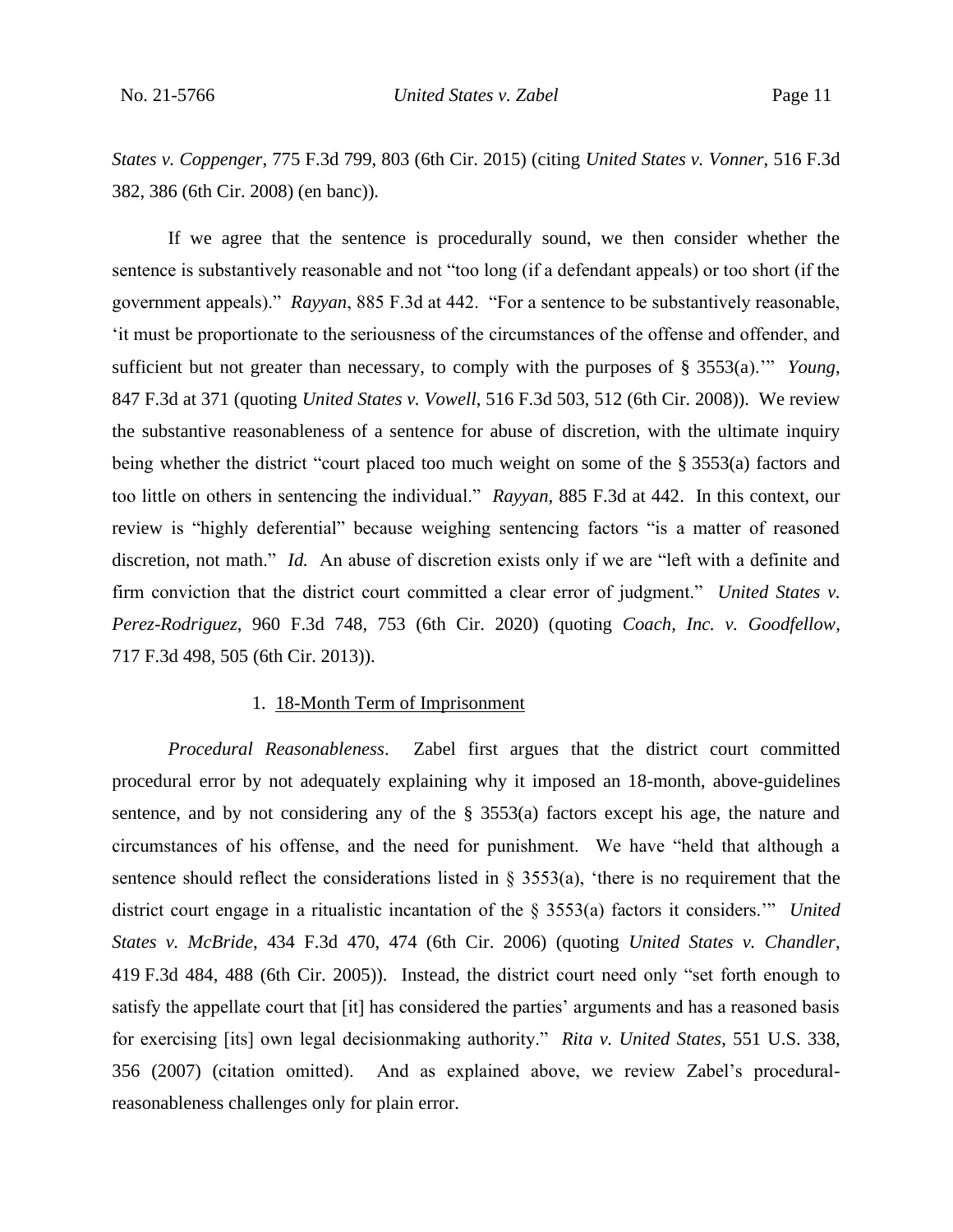Here, the district court accurately calculated the guidelines range and treated it as advisory by imposing a sentence above that range. It then explicitly addressed most of the § 3553(a) factors, including the "history and characteristics of the defendant," the "nature and circumstances of the crime," the need to "protect the public from Mr. Zabel," and the need "to deter others from engaging in this kind of conduct." *See* 18 U.S.C. § 3553(a)(1)-(2). Expounding on these factors, the district court further explained that Zabel's age and noncriminal background weighed in favor of a lower sentence, but the "paramount" need to punish his "incredibly outrageous conduct," "the profound impact on the victim," and the importance of deterring others from thinking his behavior "wasn't really a big deal" justified an aboveguidelines sentence. It also noted that it would not impose a 24-month sentence—the statutory maximum—because Zabel "did not attempt to remove the victim's clothing" or "use[] actual force." "Taking all of these factors into account," the district court determined that "a sentence of 18 months' custody is sufficient but not greater than necessary to punish [Zabel] for his actions." On this record, we find that "the district court explained its reasoning to a sufficient degree to allow for meaningful appellate review—the touchstone of procedural reasonableness." *United States v. Zobel*, 696 F.3d 558, 569 (6th Cir. 2012) (citation and internal quotation marks omitted).

Zabel next argues that his above-guidelines sentence is procedurally unreasonable because the district court did not explain how his conduct was atypical for abusive sexual contact. This argument is misplaced because the district court clearly explained at the sentencing hearing that Zabel's conduct "is not within the heartland of abusive sexual contact" because, among other things, he made repeated and increasingly aggravated sexual advances "that went on and on and on in the cave, where [he and the victim were] alone and separated from society," with nowhere for the victim to run or call for help. The district court provided a similar explanation in its written statement of reasons. Whether the district court's explanation justified an 18-month sentence is a question for the *substantive* reasonableness inquiry. *United States v. Arnold*, 838 F. App'x 985, 988 (6th Cir. 2021).

Changing course slightly, Zabel complains that he was prejudiced and unfairly surprised when the district court relied on Ranger Jaynes' written report and the victim's recorded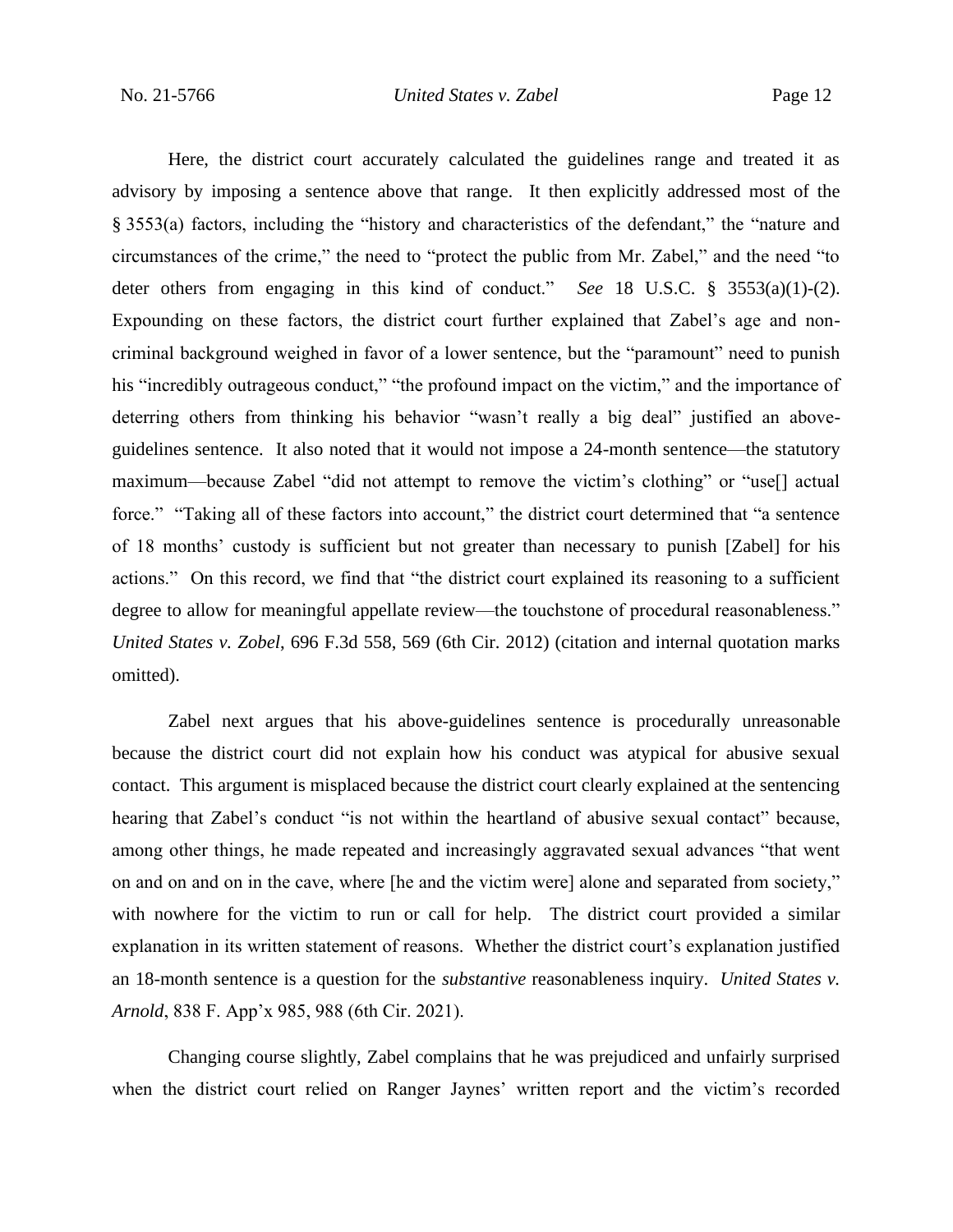statements—which were produced only one day before the sentencing hearing—to impose an upwards departure and variance. A sentence may be procedurally unreasonable if "the facts or issues on which the district court relied to impose a variance came as a surprise and [the defendant's] presentation to the court was prejudiced by the surprise." *Coppenger*, 775 F.3d at 804 (citation omitted). Here, there is no question that the district court relied on Ranger Jaynes' report and the victim's statement as important factors in imposing an above-guidelines sentence. However, a district court does not commit reversible procedural error if it relies on allegedly surprising facts that were "reasonably foreseeable," thus providing the defendant or his counsel "a meaningful opportunity to contest the veracity or relevance of the information." *See United States v. Hatcher*, 947 F.3d 383, 391 (6th Cir. 2020) (quoting *United States v. Fleming*, 894 F.3d 764, 769 (6th Cir. 2018)). Zabel and his counsel could have reasonably anticipated that the victim's statements would be relevant and important considerations at sentencing, especially because they appeared in the July 6, 2021 revised PSR and were quoted extensively in the government's July 12, 2021 sentencing memorandum. Zabel's counsel also discussed this information with Zabel more than one week before the sentencing hearing, and there is nothing suggesting that Zabel's counsel would have handled the sentencing hearing differently if he received the recorded statements earlier. And even if Zabel disagreed with some of the statements, the district court's reliance on that information was not plain error because Zabel refused his opportunity to provide his version of events or challenge the victim's statements on the stand. Accordingly, it was not procedurally unreasonable or surprising for the district court to rely on Ranger Jaynes' report and the victim's videotaped statements at sentencing.

Zabel also contends that the district court failed to comply with Federal Rule of Criminal Procedure 32(h) by not notifying him that it was considering an upward departure based on the victim's statements. Rule 32(h) provides:

[b]efore the court may depart from the applicable sentencing range on a ground not identified for departure either in the presentence report *or in a party's prehearing submission*, the court must give the parties reasonable notice that it is contemplating such a departure.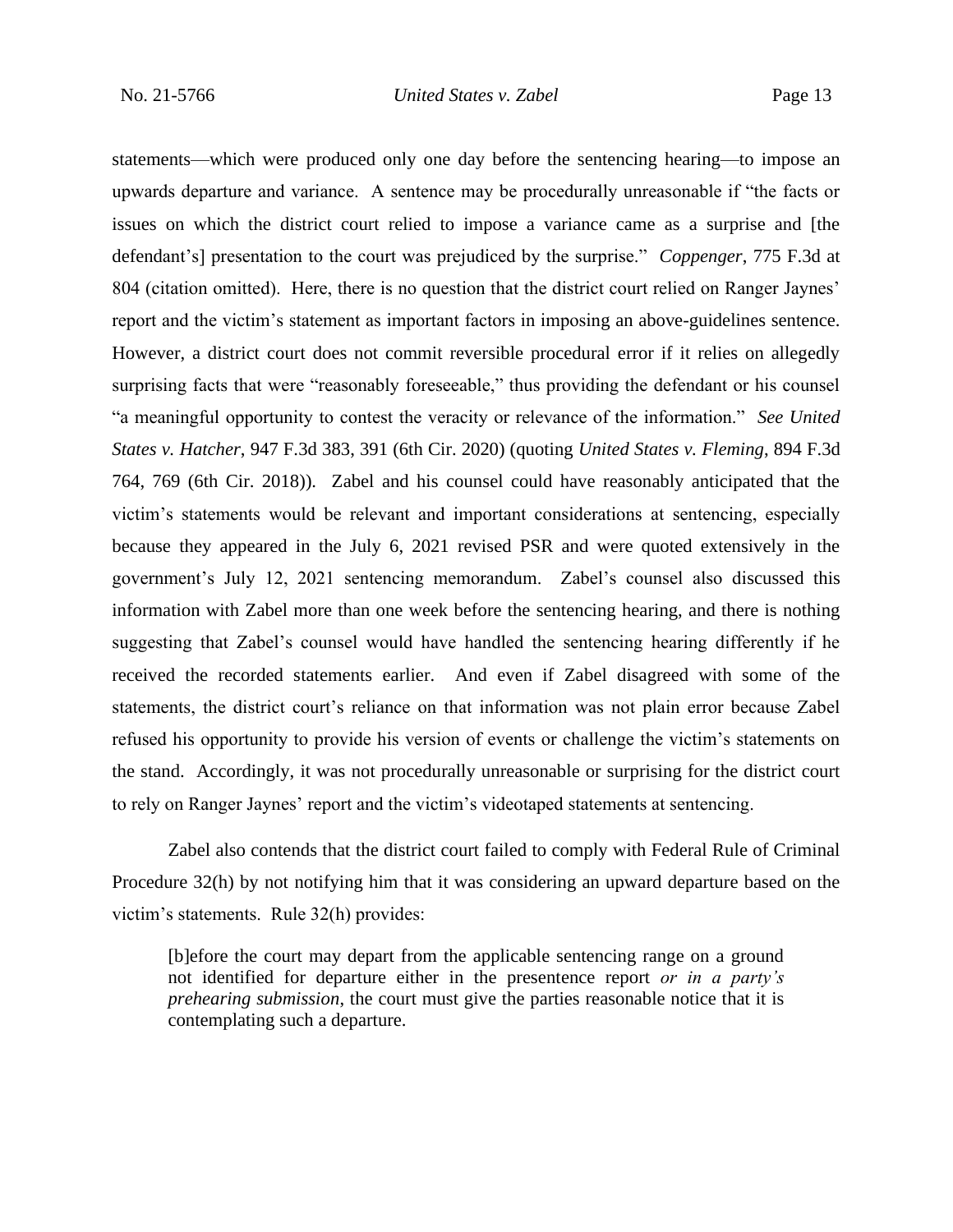Fed. R. Civ. P. 32(h) (emphasis added).<sup>5</sup> "Only 'reasonable notice' is required, and what constitutes reasonable notice will vary depending on the circumstances of the particular case." *United States v. Erpenbeck*, 532 F.3d 423, 443 (6th Cir. 2008) (citations omitted). It is true, as Zabel argues, that the PSR did not recommend a departure or above-guidelines sentence. But Rule 32(h) also explicitly refers to "a party's prehearing submission," and the government's prehearing sentencing memorandum put Zabel on notice that it was recommending an upwards departure under § 5K2.8 based, at least in part, on the victim's statements. Accordingly, the district court did not "depart from the applicable sentencing range on a ground not identified for departure," and therefore it had no independent duty under Rule 32(h) to provide Zabel reasonable notice that it was considering an above-guideline sentence. *See United States v. Quinlan*, 473 F.3d 273, 279-80 (6th Cir. 2007) (holding that the government satisfied the requirements of Rule 32(h) because its sentencing memorandum recommended an aboveguidelines sentence).

In a final effort to demonstrate his sentence was procedurally unreasonable, Zabel makes some ancillary arguments that are foreclosed by binding Sixth Circuit precedent. For example, Zabel claims that the district court committed procedural error by not considering whether a Kentucky state court would have imposed a potentially lower sentence under Kentucky law. This ignores our well-settled holding that a district court commits reversible error and imposes a procedurally *unreasonable* sentence if it "consider[s] the defendant's likely state court sentence as a factor in determining his federal sentence." *United States v. Malone*, 503 F.3d 481, 486 (6th Cir. 2007); *United States v. Boucher*, 937 F.3d 702, 712 (6th Cir. 2019). Zabel also argues that the district court erred by not considering collateral consequences of his sentence, including that he would have to register as a sex offender and face difficulties securing future employment and providing financial support to his family. Again, our precedent bars district courts from considering the collateral consequences of a defendant's conviction when determining an appropriate sentence in light of the § 3553(a) factors. *United States v. Musgrave*, 761 F.3d 602,

**<sup>5</sup>**Rule 32(h)'s notice requirement does not apply to variances. *Irizarry v. United States*, 553 U.S. 708, 714 (2008).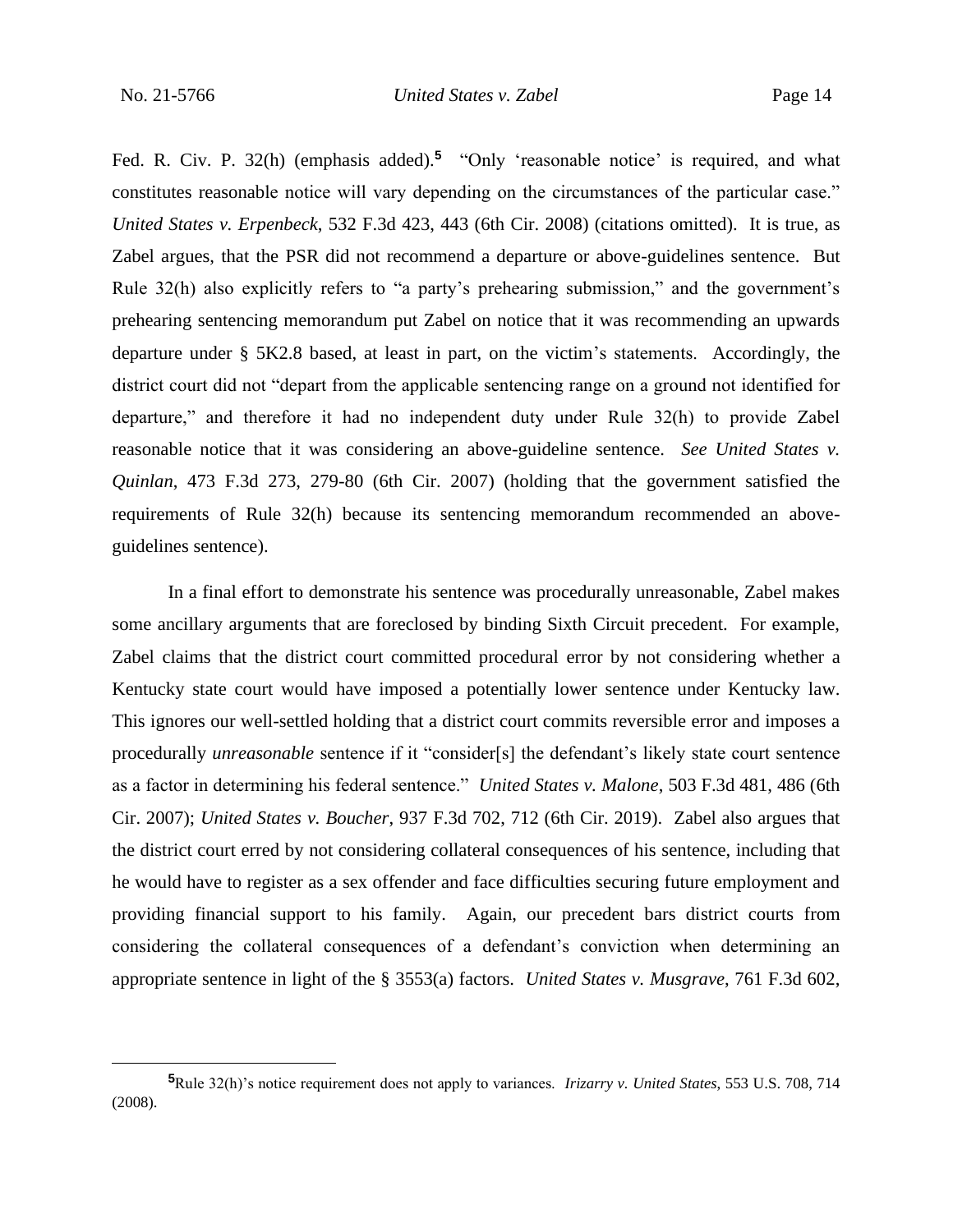608 (6th Cir. 2014); *United States v. Adkins*, 744 F. App'x 292, 299-300 (6th Cir. 2018). For these reasons, we find that there was no plain error and Zabel's sentence was procedurally sound.

*Substantive Reasonableness*. Zabel also challenges the substantive reasonableness of his sentence for many of the same reasons he challenged the district court's procedures, namely that the district court (1) afforded too much weight to the need for punishment, (2) did not consider several § 3553(a) factors, and (3) imposed an arbitrary sentence by not considering state law or the collateral consequences of his conviction. We have already explained why his third argument is contrary to law, and we do not need to address his second argument here because "[t]he point [of substantive unreasonableness] is not that the district court failed to consider a factor or considered an inappropriate factor; that's the job of procedural unreasonableness." *Rayyan*, 885 F.3d at 442. Instead, we must consider only whether the district court abused its discretion by placing unduly disproportionate weight on some of the § 3553(a) factors in imposing an above-guidelines sentence.

Unlike sentences falling within the guidelines range, a sentence outside the guidelines range is not presumed substantively reasonable. *Zobel*, 696 F.3d at 569 (citing *United States v. Bolds*, 511 F.3d 568, 581 (6th Cir. 2007)). Of course, that does not mean that an aboveguidelines sentence is presumed *unreasonable*, it just means that the district court must "consider the extent of the deviation and ensure that the justification is sufficiently compelling to support the degree of the variance." *Gall*, 552 U.S. at 50. The larger the variance, the more significant the justification needs to be. *Id.* Moreover, even if one factor (here, punishment) appears to be the driving force behind the sentence, "[a] district court does not commit reversible error simply by attaching great weight to a single factor." *Zobel*, 696 F.3d at 571 (citations and internal quotation marks omitted). If the district court considered and weighed all relevant  $\S$  3553(a) factors, then the defendant bears "a much greater burden in arguing that the court has given an unreasonable amount of weight to any particular one." *Id.* (citation omitted).

In its statement of reasons, the district court provided the following justification for imposing a sentence that was 6 months (or 50 percent) more than the top of the guidelines range:

The defendant's conduct occurred in an isolated location at the victim's place of work, a federal park. The sexual conduct itself was egregious. The defendant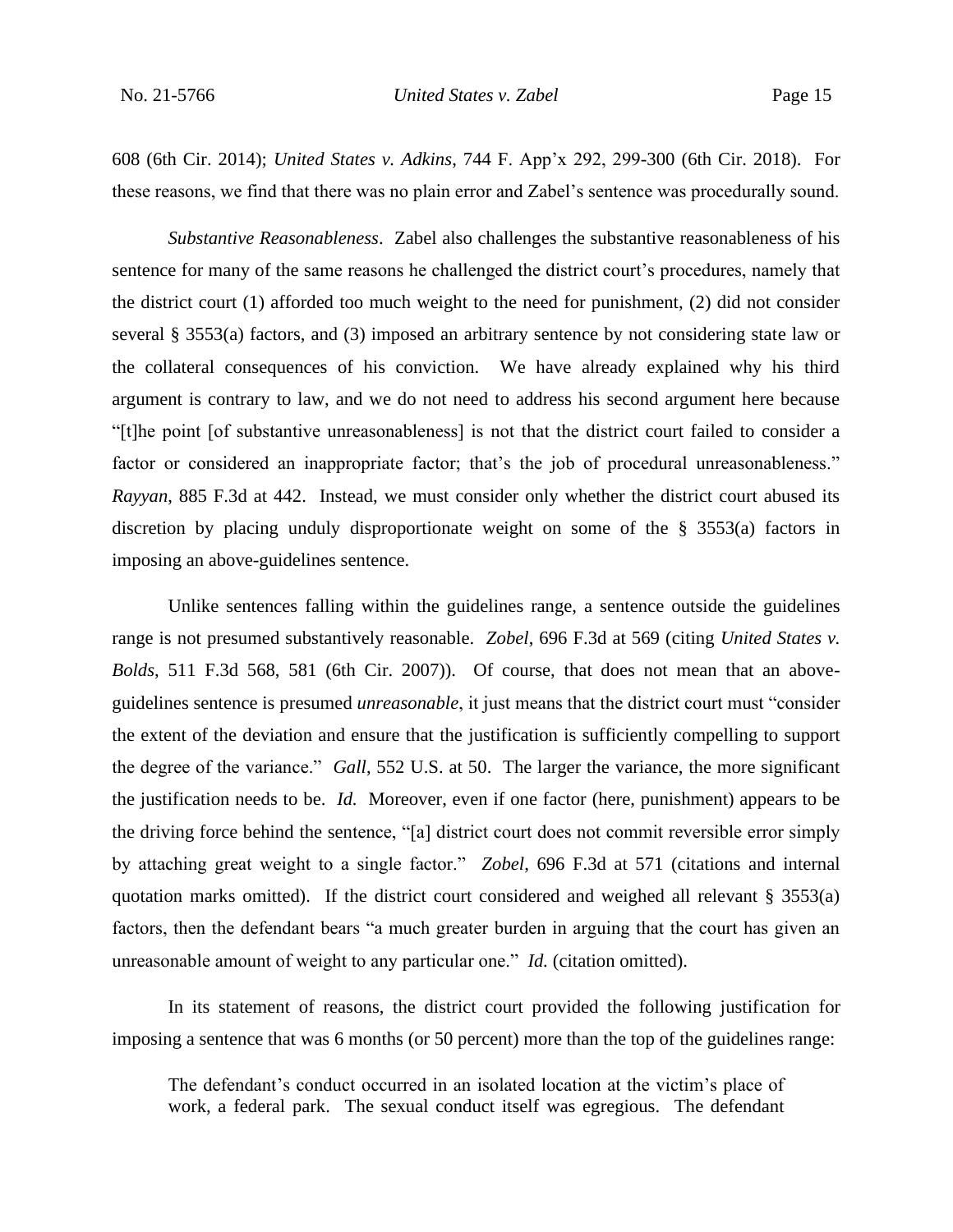made unwanted sexual advances towards the victim, a federal employee; assaulted the victim by grabbing the victim's buttock; and exposed his genitals and masturbated in front of the victim without consent. The defendant's conduct persisted. The defendant followed the victim and continued masturbating while the victim sought to remove himself/herself from the defendant. The event has caused long-term negative consequences for the victim at the victim's workplace and for the victim's career. A sentence within the advisory guideline range would depreciate the seriousness of the offense and the offense conduct, which is extreme. An upward departure/variance is warranted.

The district court's statement of reasons, combined with its explanation at the sentencing hearing, demonstrates that it considered all relevant § 3553(a) factors, attached significant but not unreasonable weight to punishment concerns, and imposed a modest above-guideline sentence to account for Zabel's extreme conduct and its long-lasting impact on the victim. We cannot say that was an abuse of discretion.

Accordingly, we will affirm Zabel's 18-month term of imprisonment.

#### 2. Life Term of Supervised Release

*Procedural Reasonableness*.We now consider Zabel's argument that the district court committed a procedural error by not adequately explaining why it imposed a life term of supervised release. Zabel did not raise this objection at sentencing, so our review for procedural reasonableness is again limited to plain error.

There is no question that the district court had authority to impose a life term of supervised release. "Congress insists that lifetime supervision be available to courts in sentencing sexual offenders," like Zabel. *United States v. Kennedy*, 499 F.3d 547, 553 (6th Cir. 2007). We see this insistence in 18 U.S.C. § 3583(k), which provides that "the authorized term of supervised release for any offense under . . . [§] 2244 . . . is any term of years not less than 5, or life." We also see it reflected in the guidelines, which both authorize lifetime supervision and recommend that district courts impose the maximum term of supervised release for sex offenders. *See* U.S.S.G. § 5D1.2(b)(2). The parties do not dispute that a life term falls within the relevant range here.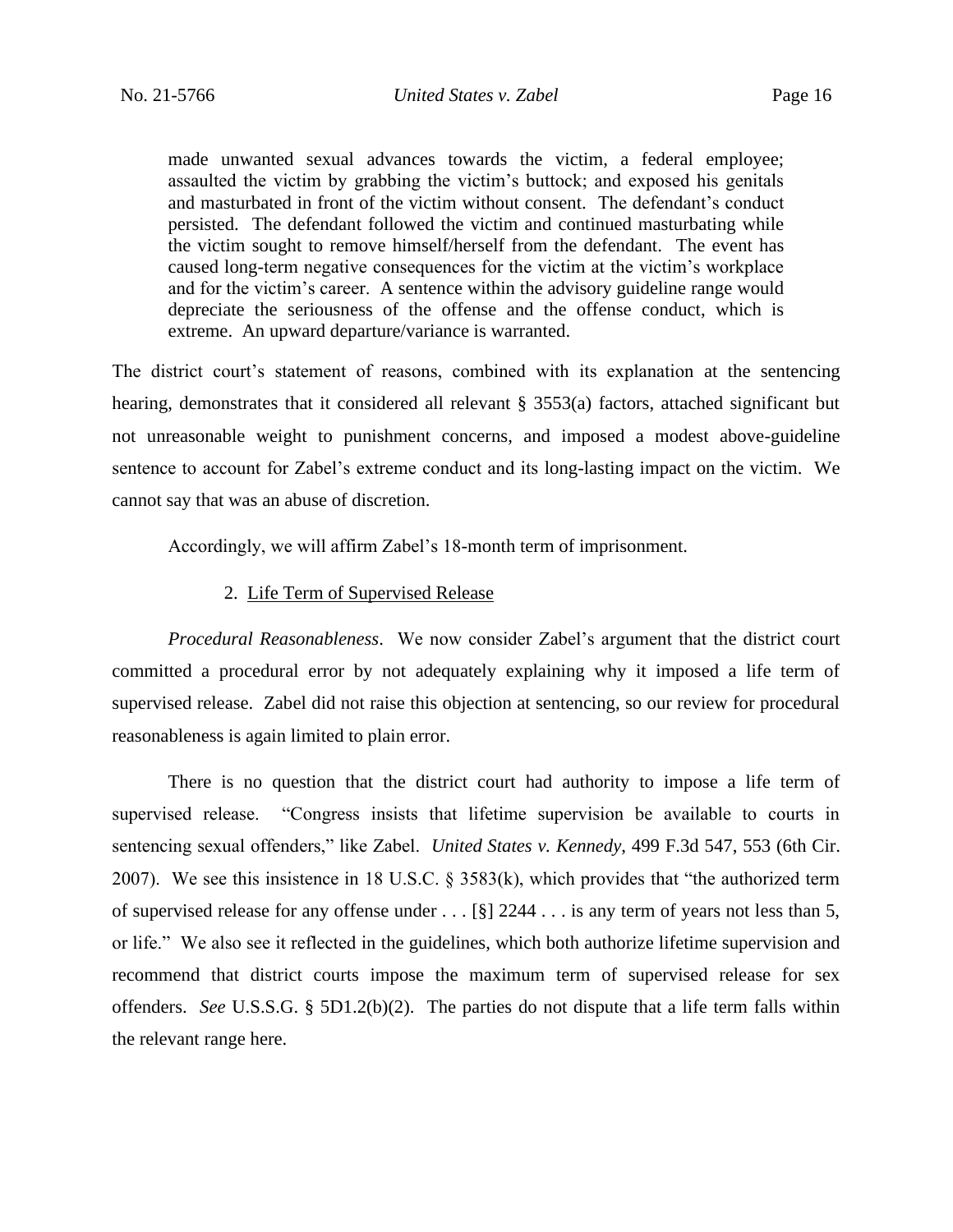"Although the Guidelines counsel a lifetime of supervision, the district court still had to explain why it chose this term." *United States v. Babcock*, 753 F.3d 587, 593 (6th Cir. 2014) (citing *United States v. Inman*, 666 F.3d 1001, 1004 (6th Cir. 2012) (per curiam)). We acknowledge that the district court's stated reasons for imposing lifetime supervision were sparse. Indeed, the entirety of the district court's oral explanation at the sentencing hearing was as follows:

Upon release from imprisonment, [Zabel] should be placed on supervised release for the remainder of his life. Frankly, because I don't understand how this could have happened, I don't see what in his background caused that to happen, I'm not comfortable giving him a term of supervision less than life.

Nor did the district court elaborate in its written statement of reasons why lifetime supervision, as opposed to a lesser amount of time, was appropriate. But the district court was not required to provide an "extensive explanation" in this case "[b]ecause the life term of supervised release was consistent with guideline recommendations." *United States v. Harmon*, 593 F. App'x 455, 468 (6th Cir. 2014) (citing *Rita*, 551 U.S. at 346). What matters here is that the district court fully explained why the § 3553(a) factors supported an 18-month, above-guideline sentence. *See Babcock*, 753 F.3d 593. "In outlining its reasons for imposing the sentence of incarceration . . . the district court was also outlining the reasons supporting the [term] of supervised release." *Zobel*, 696 F.3d at 572; *United States v. Presto*, 498 F.3d 415, 419 (6th Cir. 2007) (affirming lifetime supervision as procedurally reasonable because "the district court . . . engaged in a single consideration of the sentencing factors, which embraced both the incarceration sentence and the supervised release term"). It is worth repeating that procedural reasonableness simply requires the district court to consider the relevant  $\S 3553(a)$  factors and explain its sentencing decisions in a way that permits "reasonable appellate review." *Zobel*, 696 F.3d at 569. The district court complied with those requirements here.

Zabel's procedural-reasonableness challenge relies heavily on our decision in *Inman*, where we held that the district court committed plain error by not explaining why it imposed a life term of supervised release over the parties' joint recommendation for a ten-year term. *Inman*, 666 F.3d at 1004. The district court in that case also imposed several burdensome conditions of supervised release without explanation or factual support—an issue that does not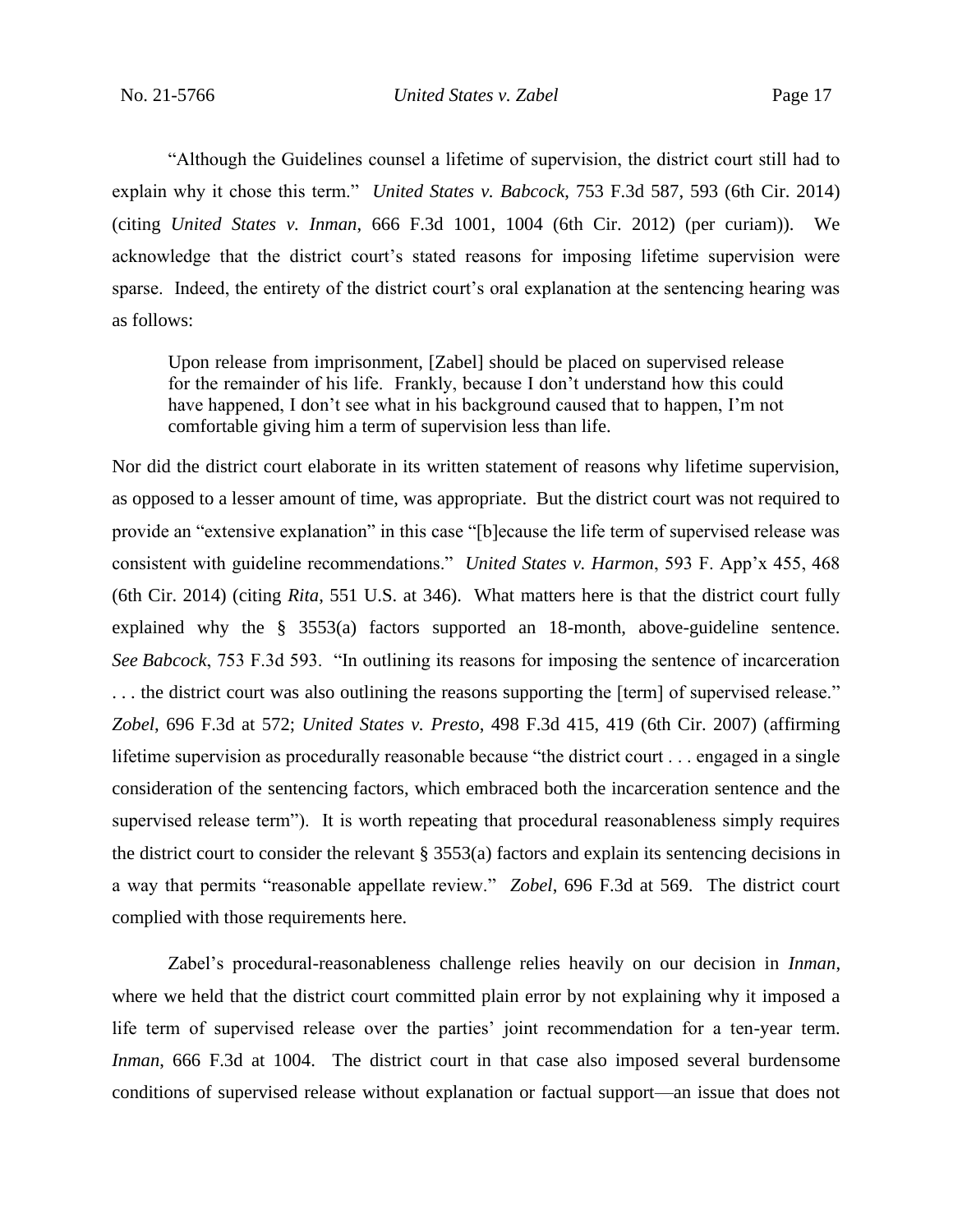apply here. *Id.* at 1004-06. In *Inman*, we also determined that the district court's error affected the defendant's substantial rights "[b]ecause both the length of supervised release and the special conditions were likely more severe than if the district court followed the correct procedure." *Id.* at 1007. That makes this case readily distinguishable because Zabel does not even mention that he would have likely received a lesser term of supervised release if the district court's allegedly inadequate explanation—to the extent it was deficient at all—were more substantial. Nor would he succeed on that argument because the district court clearly demonstrated familiarity with the facts, the record evidence, the parties' arguments, the revised PSR, and Zabel's criminal background (or lack thereof), and fully considered that information in sentencing Zabel to a life term of supervised release. *Harmon*, 593 F. App'x at 469. Because Zabel has not met his burden to show that either his rights or the fairness of the proceedings were affected by the district court's brief explanation, we do not find that the district court committed plain error in this case.

*Substantive Reasonableness*. Zabel also argues that his term of supervised release is substantively unreasonable because it is greater than necessary to comply with the purposes of the sentencing laws and creates unwarranted disparities among offenders convicted of abusive sexual contact. Zabel's challenge faces two immediate hurdles. First, because lifetime supervision is a within-guidelines sentence, we are entitled to afford that sentence a rebuttable presumption of reasonableness. *Bolds*, 511 F.3d at 581 (citations omitted). Second, and more generally, we must defer to the district court's sentence if it is justified by the relevant § 3553(a) factors, even if we would not have imposed the same sentence. *United States v. Herrera-Zuniga*, 571 F.3d 568, 591 (6th Cir. 2009) (citations omitted).

Applying this highly deferential standard of review, we do not find that the district court abused its discretion in imposing a life term of supervised release. As we stated above, the district court fully considered and discussed the relevant § 3553(a) factors, focusing on the need to punish Zabel for his "incredibly outrageous conduct," the need to deter others from engaging in similar behavior, and the lasting and profound impact suffered by the victim. The court had difficulty understanding why Zabel—who is in his thirties, had a robust employment history, has been married for twelve years, has multiple children, and has no prior background of sexual or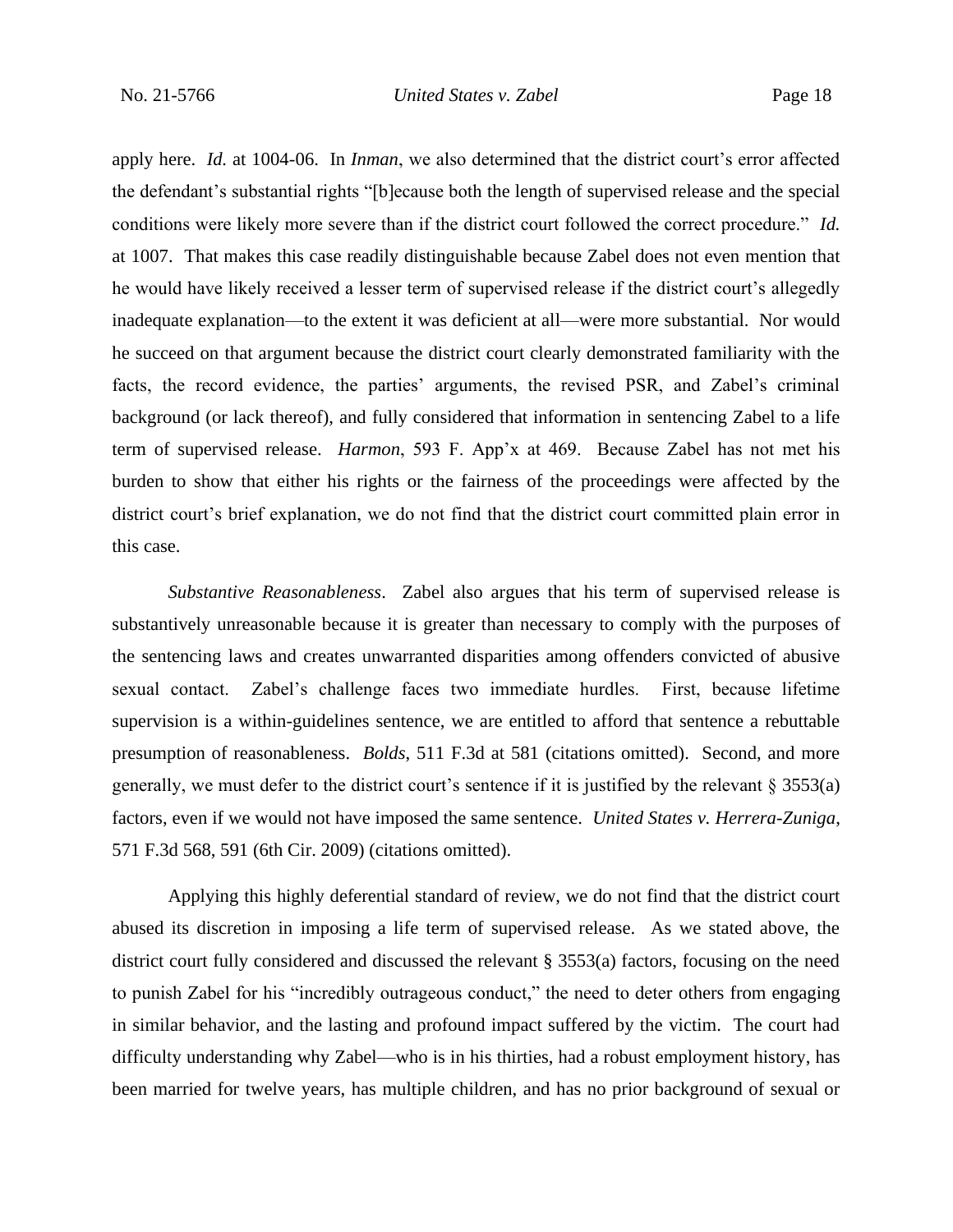violent offenses—would have engaged in such serious conduct. While Zabel argues that there is nothing in his background suggesting he will commit any future offenses, there is also nothing in his background explaining *why* he isolated a female employee in a cave and committed repeated, abusive sexual contact. The district court, therefore, properly exercised its discretion in imposing a life term of supervision, which included a special condition preventing him from ever contacting the victim again.

To Zabel's disparity argument, one of the  $\S$  3553(a) factors is "the need to avoid unwarranted sentence disparities among defendants with similar records who have been found guilty of *similar* conduct[.]" 18 U.S.C. § 3553(a)(6) (emphasis added). Zabel argues that his lifetime supervised release is unreasonable because such a lengthy term should be reserved only for defendants convicted of sexual offenses against children. But while life terms of supervised release may *also* be appropriate for child-related offenses, the need to avoid unwarranted sentence disparities in this case refers to disparities between those convicted of abusive sexual contact under § 2244(b). Aside from citing some general statistics regarding the length of supervised release for those convicted of "sexual abuse," Zabel has not identified any individuals who engaged in similarly egregious conduct, with backgrounds as disconnected as his, that received more lenient sentences. *See United States v. Richardson*, 349 F. App'x 38, 43 (6th Cir. 2009). Accordingly, we defer to the district court's reasoned discretion that Zabel's life term of supervision will not create unwarranted sentence disparities amongst other similarly-situated defendants.

Although we will affirm Zabel's supervised release term as both procedurally and substantively reasonable, that does not mean Zabel is left without any recourse for the remainder of his natural life. Assuming Zabel rehabilitates himself, complies with his supervised release conditions, and exhibits conduct commensurate with those who can exist in society without sexually abusing others or committing crimes, he may be eligible for a modification of his supervised release term under 18 U.S.C. § 3583(e)(1). That section provides that the district court may, after considering the § 3553(a) factors, "terminate a term of supervised release and discharge the defendant released at any time after the expiration of one year of supervised release, . . . if it is satisfied that such action is warranted by the conduct of the defendant released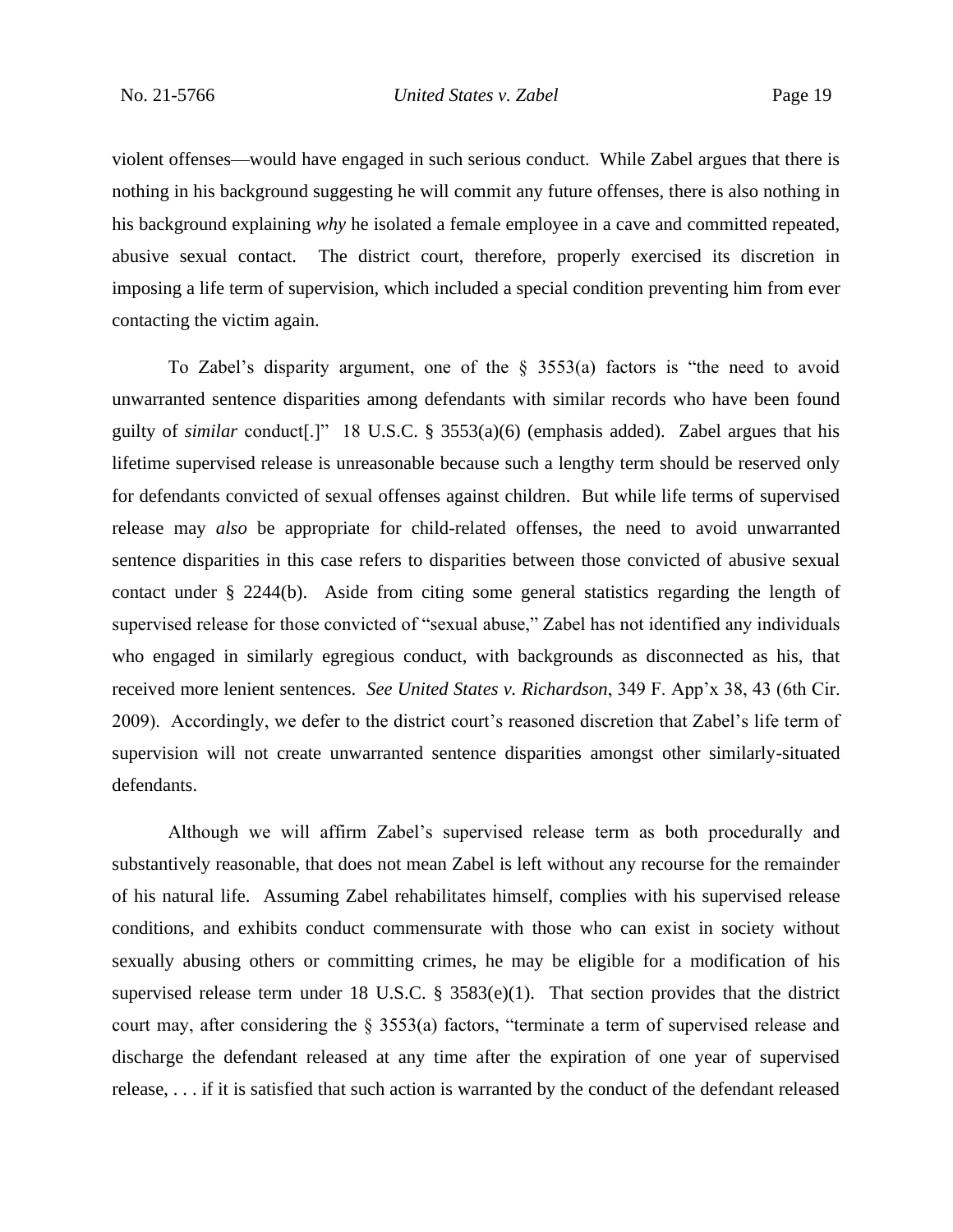and the interest of justice." 18 U.S.C. § 3583(e)(1). Of course, we express no opinion regarding whether Zabel will ever qualify for a modification of his release, we just note that he may have that potential procedural option sometime in the future.

#### **C. Eighth Amendment**

Last, Zabel argues that his life term of supervised release is "grossly disproportionate" to the crime for which he pled guilty, and therefore, his sentence violates the Eighth Amendment's prohibition against cruel and unusual punishment. Zabel did not raise this challenge before the district court, so we review for plain error whether his sentence is cruel and unusual. *See* Fed. R. Crim. P. 52(b); *Young*, 847 F.3d at 363.

A sentence violates the Eighth Amendment only if it is "extreme" and "grossly disproportionate to the crime." *Harmelin v. Michigan*, 501 U.S. 957, 1001 (1991) (Kennedy, J. concurring in part and concurring in the judgment). To determine whether a sentence violates the Eighth Amendment, the Sixth Circuit has adopted the "narrow proportionality principle" set forth by a plurality of the Supreme Court in *Harmelin*. *See United States v. Layne*, 324 F.3d 464, 473-74 (6th Cir. 2003). Consequently, we have recognized that the Eighth Amendment "does not require strict proportionality between crime and sentence" and instead "forbids only extreme sentences that are 'grossly disproportionate' to the crime." *Id.* at 473.

Given these standards, "[a] defendant challenging [a] sentence under the Eighth Amendment has a tremendously difficult burden to meet." *United States v. Hughes*, 632 F.3d 956, 959 (6th Cir. 2011). And this tremendous burden becomes even heavier if the challenged sentence falls within the relevant statutory range, as we must "grant substantial deference to the . . . legislatures . . . in determining the types and limits of punishments for crimes." *Layne*, 324 F.3d at 473. Practically speaking, "[a] sentence within the maximum set by statute generally does not constitute cruel and unusual punishment." *Id.* (quoting *Austin v. Jackson*, 213 F.3d 298, 302 (6th Cir. 2000)).

For the same reasons that Zabel's life term of supervised release is substantively reasonable, it is also constitutional under the Eighth Amendment. Sure, Zabel received a stiff, statutory maximum term of supervised release for his conviction, but that does not make his